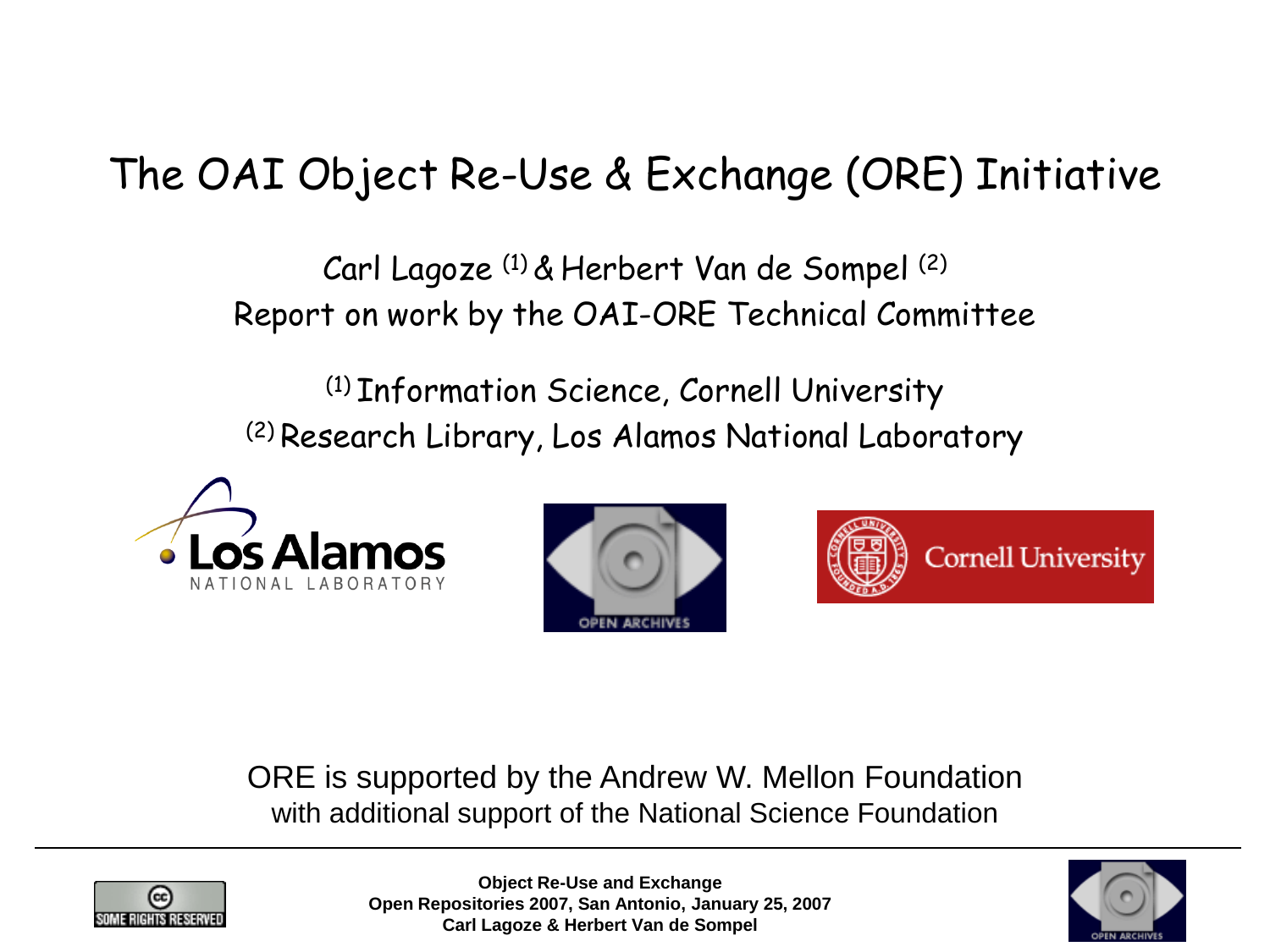#### General information about OAI-ORE



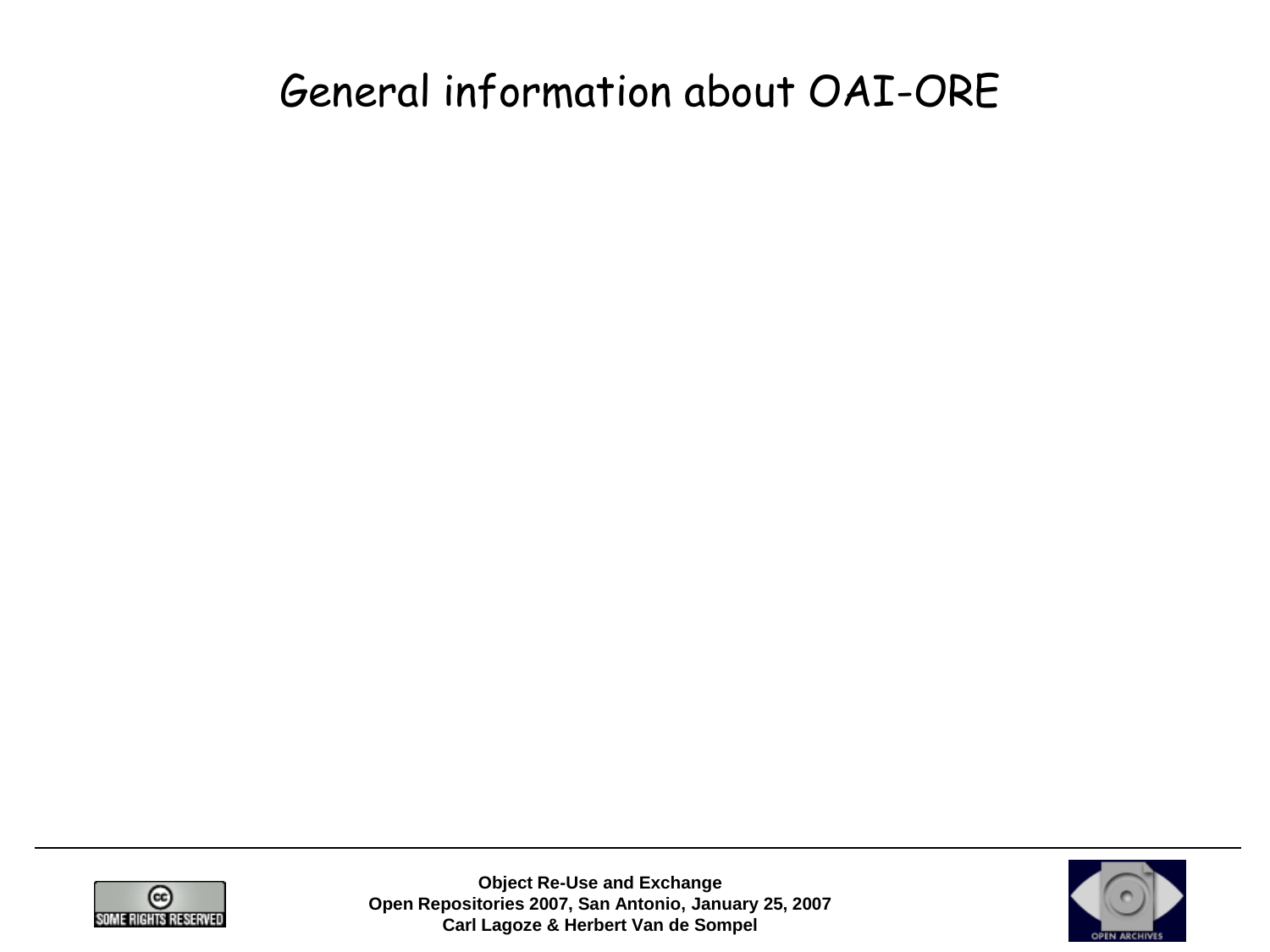# OAI Object Re-Use and Exchange

- OAI-ORE is a new effort conducted under the umbrella of the OAI
- Supported by the Andrew W. Mellon Foundation; additional support from the National Science Foundation
- International effort; October 2006 September 2008
- http://www.openarchives.org/ore/



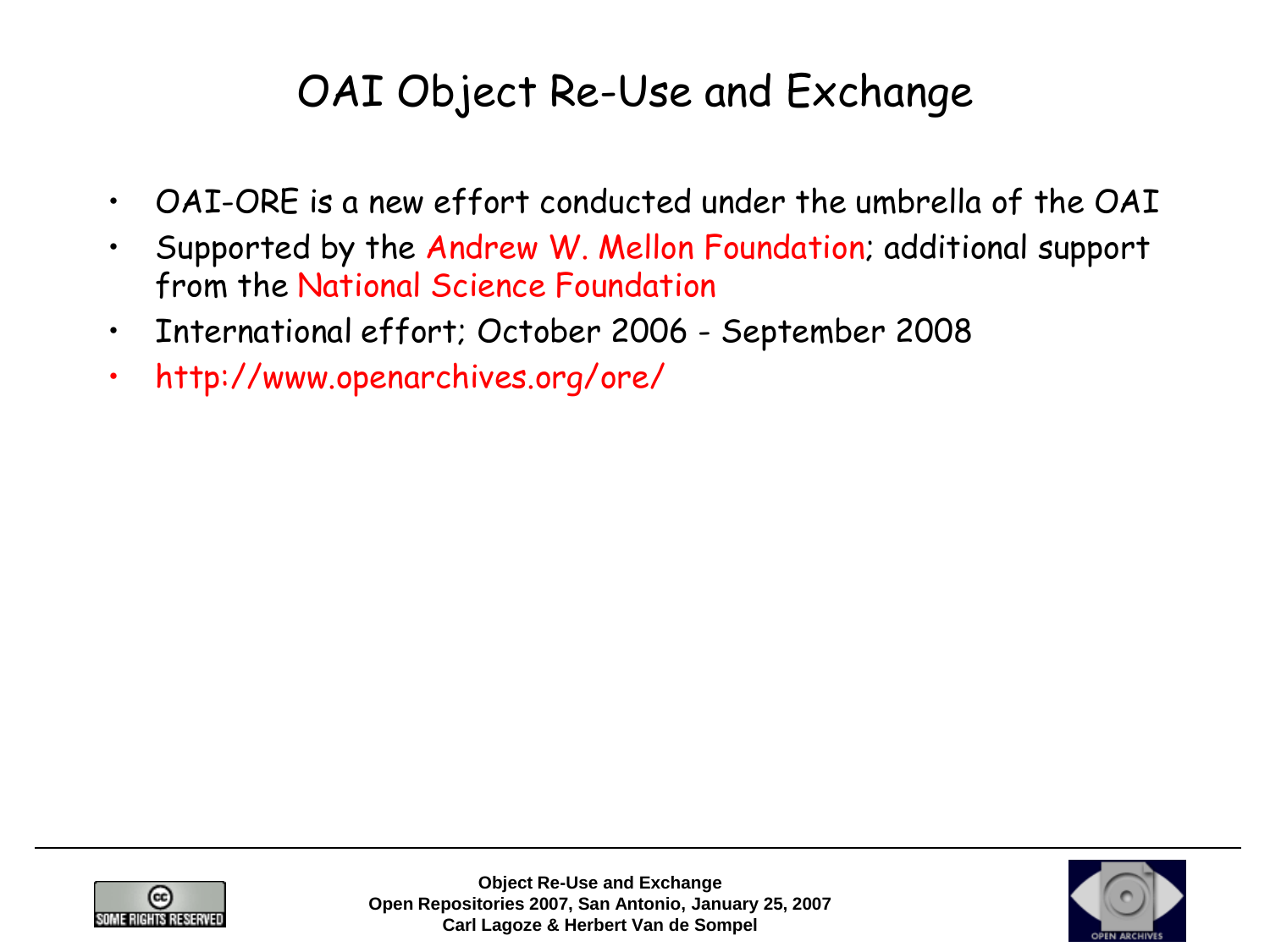# Meeting in NYC, April 20-21 2006

- Supported by Microsoft, Mellon Foundation, Coalition for Networked Information, Digital Library Federation, JISC
- Representatives from institutional Repository projects, scholarly content Repositories, Registry projects, various projects that touch on interoperability
- See <http://msc.mellon.org/Meetings/Interop/> for Agenda, Participants, Topics & Goals, Terminology, Presentations, Prototype demonstration.
- Report available since beginning of August 2006



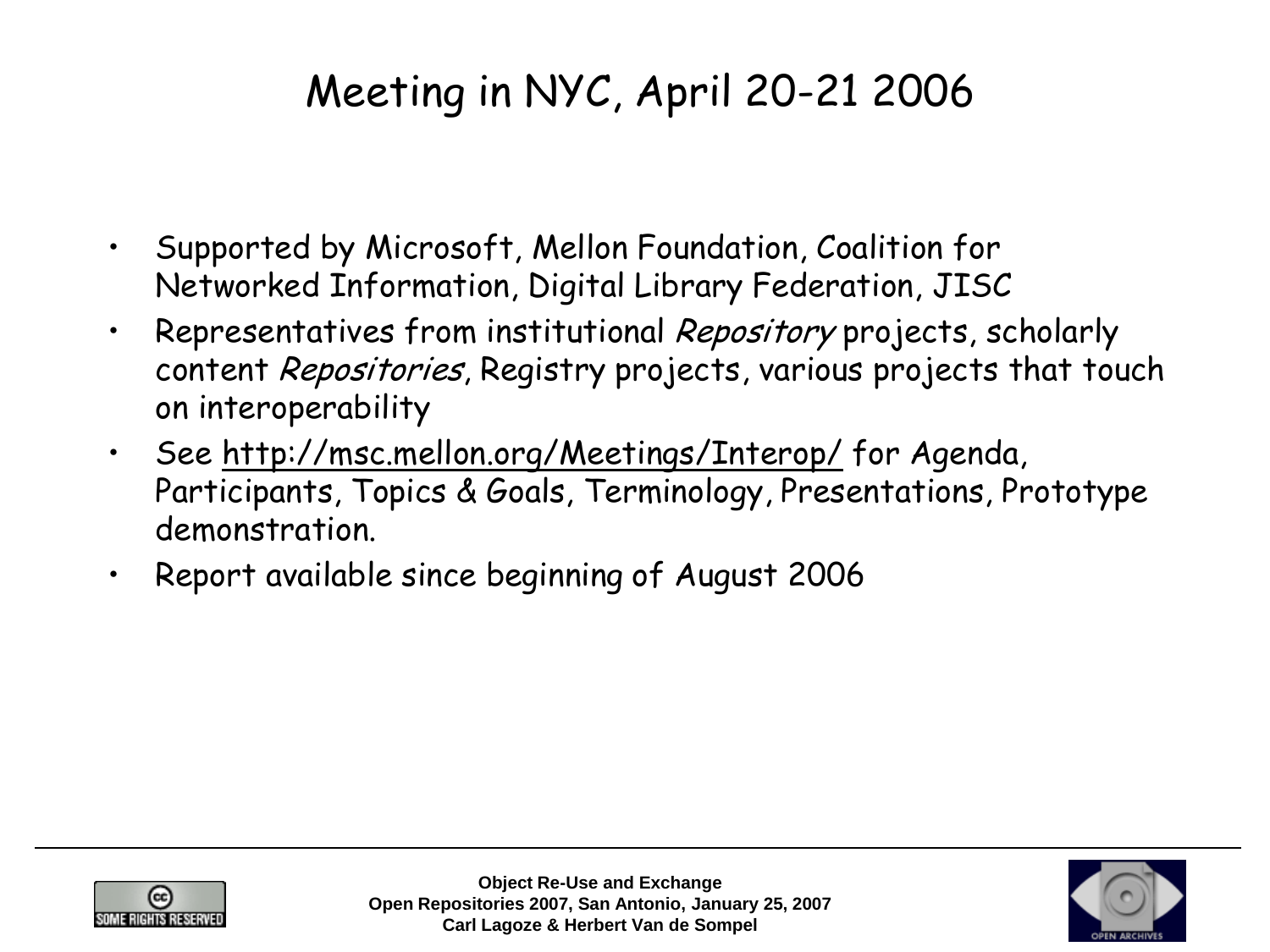# OAI Object Re-Use and Exchange

- Develop, identify, and profile extensible standards and protocols to allow repositories, agents, and services to interoperate in the context of use and reuse of compound digital objects beyond the boundaries of the holding repositories.
- Aim for more effective and consistent ways:
	- o to facilitate discovery of these objects,
	- to reference (link to) these objects (and parts thereof),
	- to obtain a variety of disseminations of these objects,
	- o to aggregate and disaggregate these objects,
	- Enable processing by automated agents



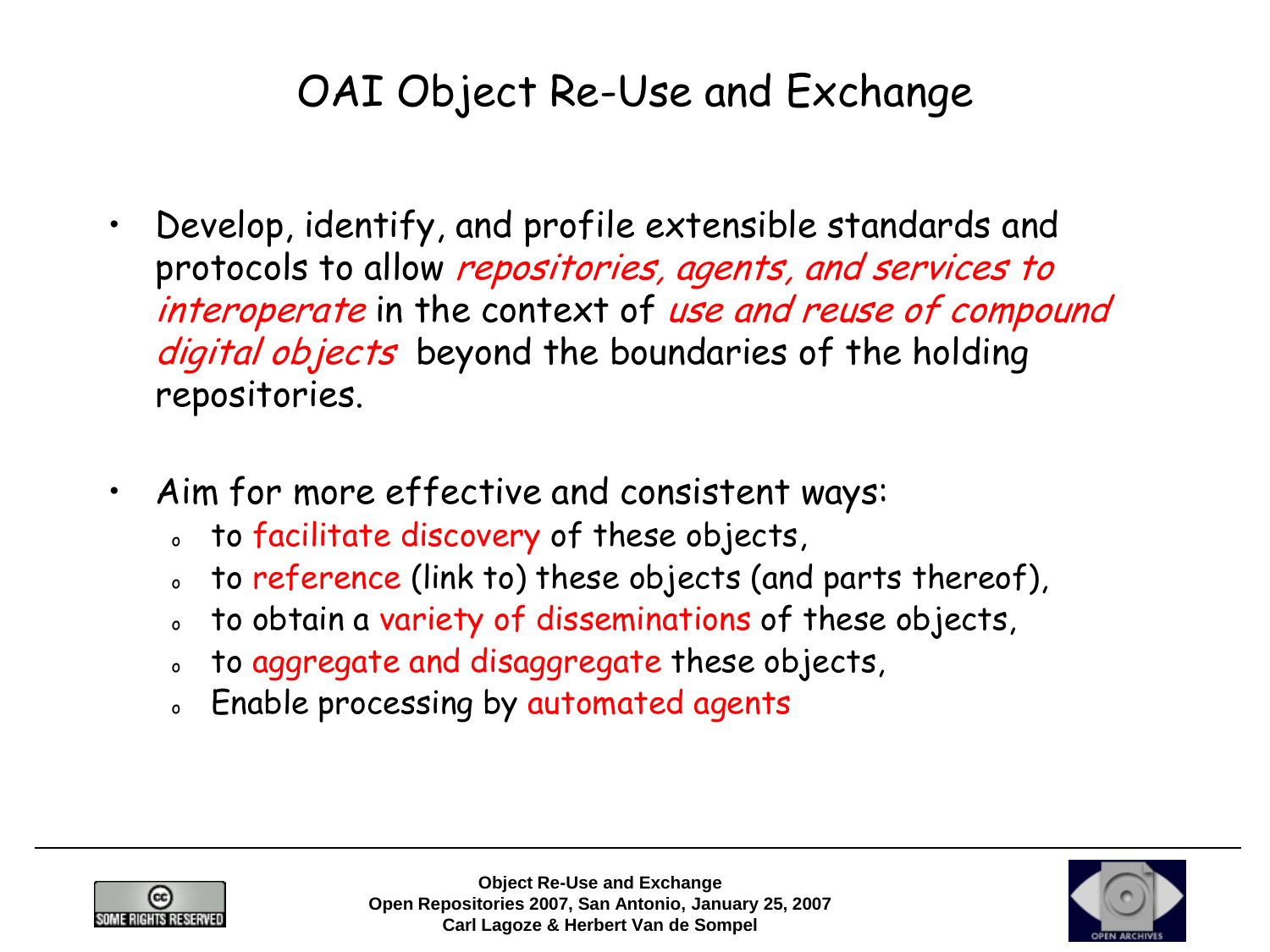# OAI-ORE Scope

- Establish the basis for a *digital scholarly communication* system composed of:
	- systems that *manage content* such as institutional repositories
	- o Systems and applications that leverage managed content such as search engines, productivity tools, and data and text analysis services.
- Of course, other application domains are possible



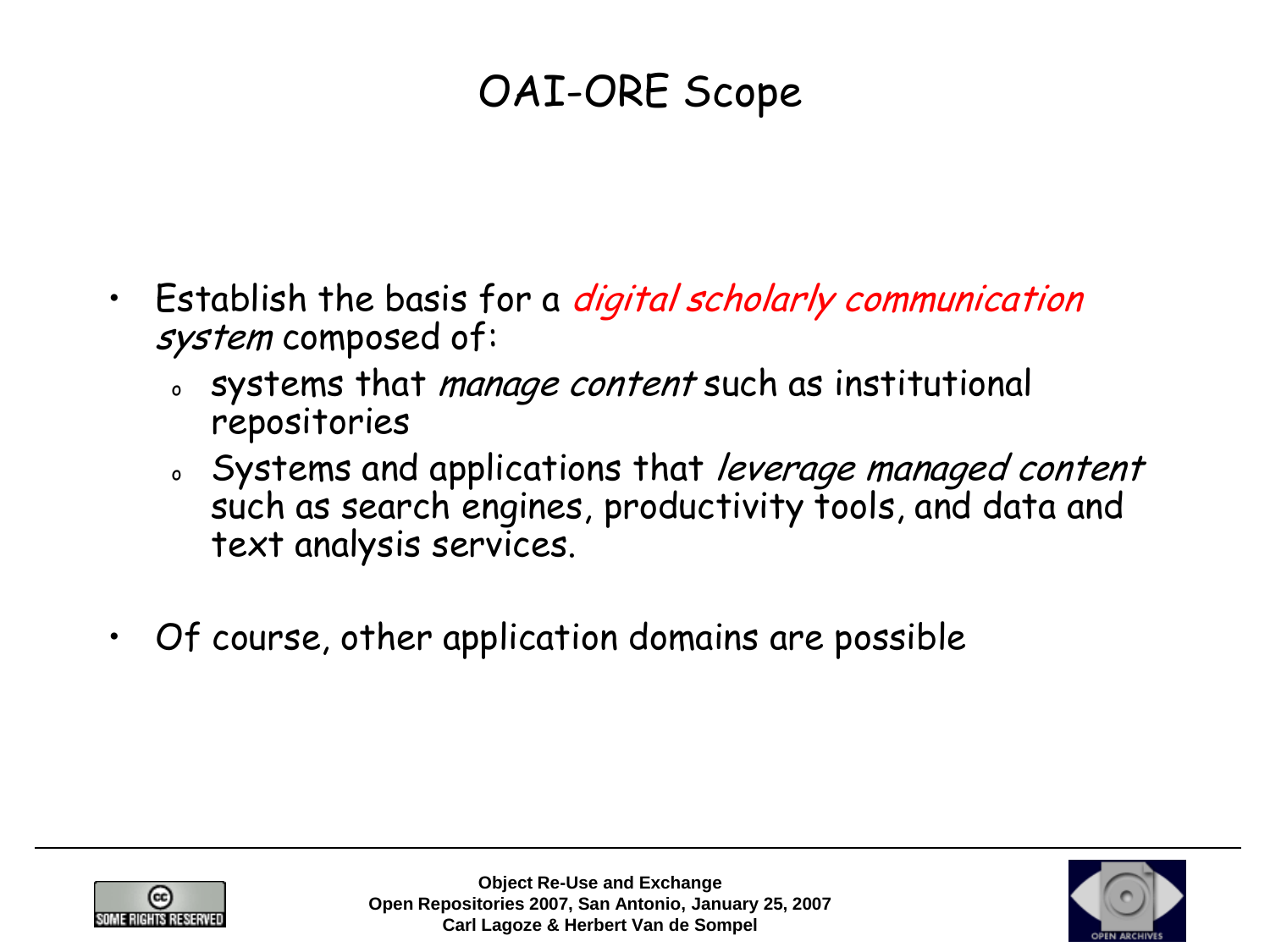# OAI Object Re-Use and Exchange

- OAI-ORE project organization:
	- <sup>o</sup> Coordinators: Carl Lagoze & Herbert Van de Sompel
	- <sup>o</sup> ORE Advisory Committee
	- <sup>o</sup> ORE Technical Committee
	- <sup>o</sup> ORE Liaison Group



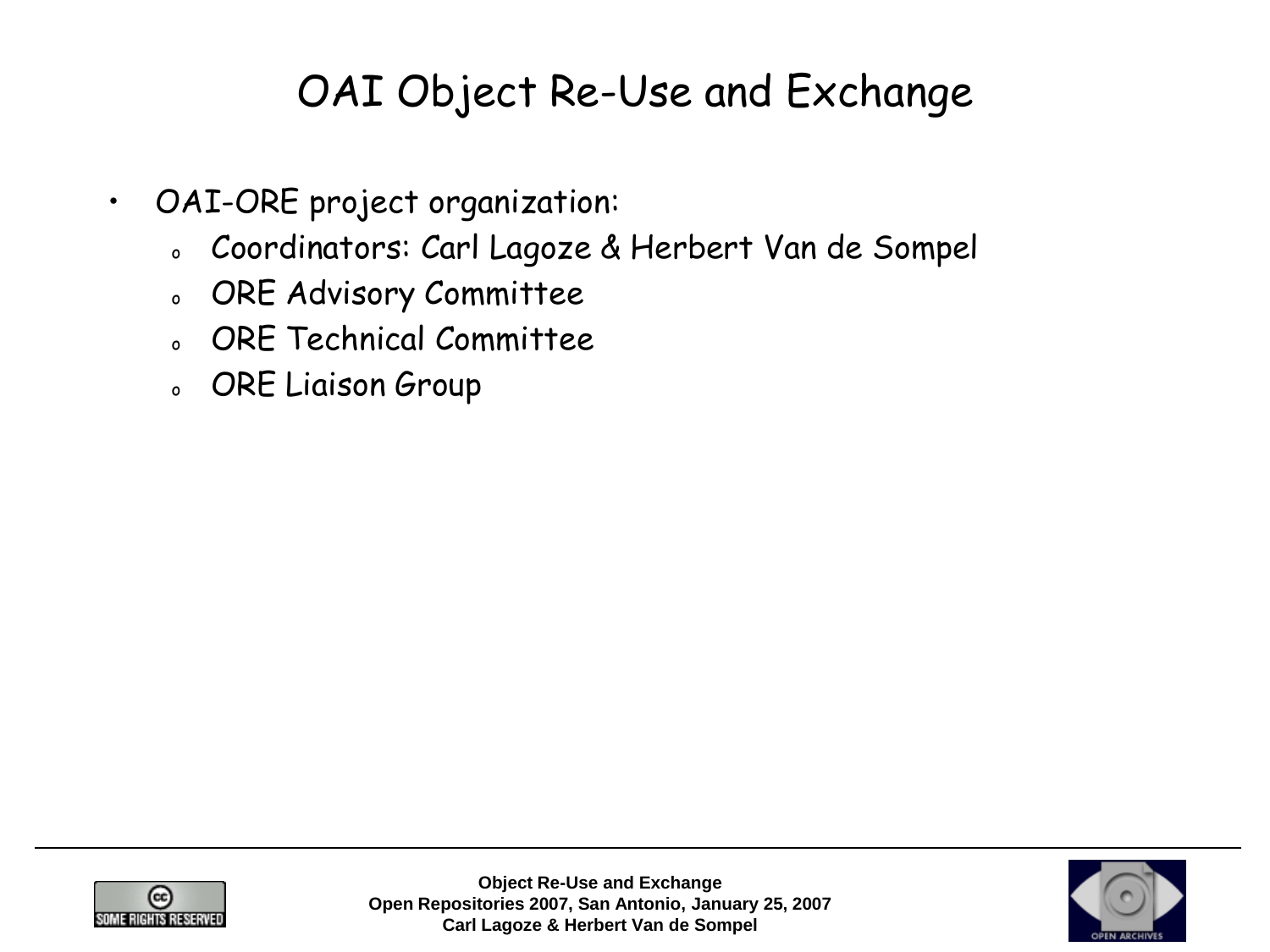# ORE Technical Committee

- Les Carr University of Southampton (UK)
- Leigh Dodds Ingenta (UK)
- Tim DiLauro Johns Hopkins University
- Dave Fulker University Corporation for Atmospheric Research
- Tony Hammond Nature Publishing Group (UK)
- Richard Jones Imperial College (UK)
- Peter Murray OhioLINK
- Michael Nelson Old Dominion University
- Ray Plante National Center for Supercomputing Applications
- Andy Powell Eduserv Foundation (UK)
	- Represented by Pete Johnston at recent meeting.
- Rob Sanderson University of Liverpool (UK)
- Simeon Warner Cornell University
- Jeff Young OCLC



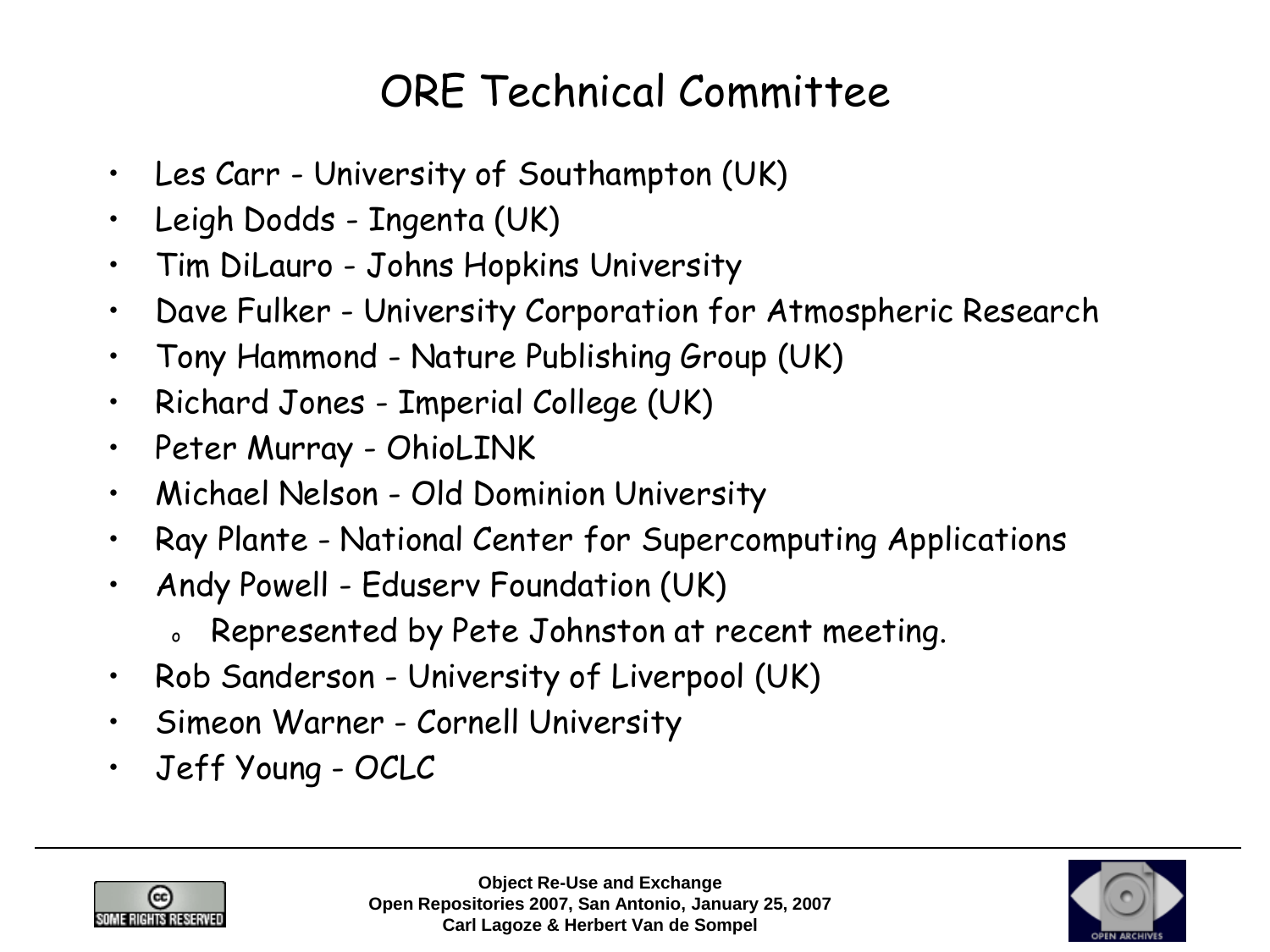

#### The Open Archives Initiative Protocol for Metadata **Harvesting**

Protocol Version 2.0 of 2002-06-14 Document Version 2004/10/12T15:31:00Z http://www.openarchives.org/OAI/2.0/openarchivesprotocol.htm

- OAI-ORE is resource centric in contrast to OAI-PMH metadatacentric approach.
- OAI-PMH will continue to exist as one approach to interoperability
- OAI-ORE will complement when richer functionality is desirable.



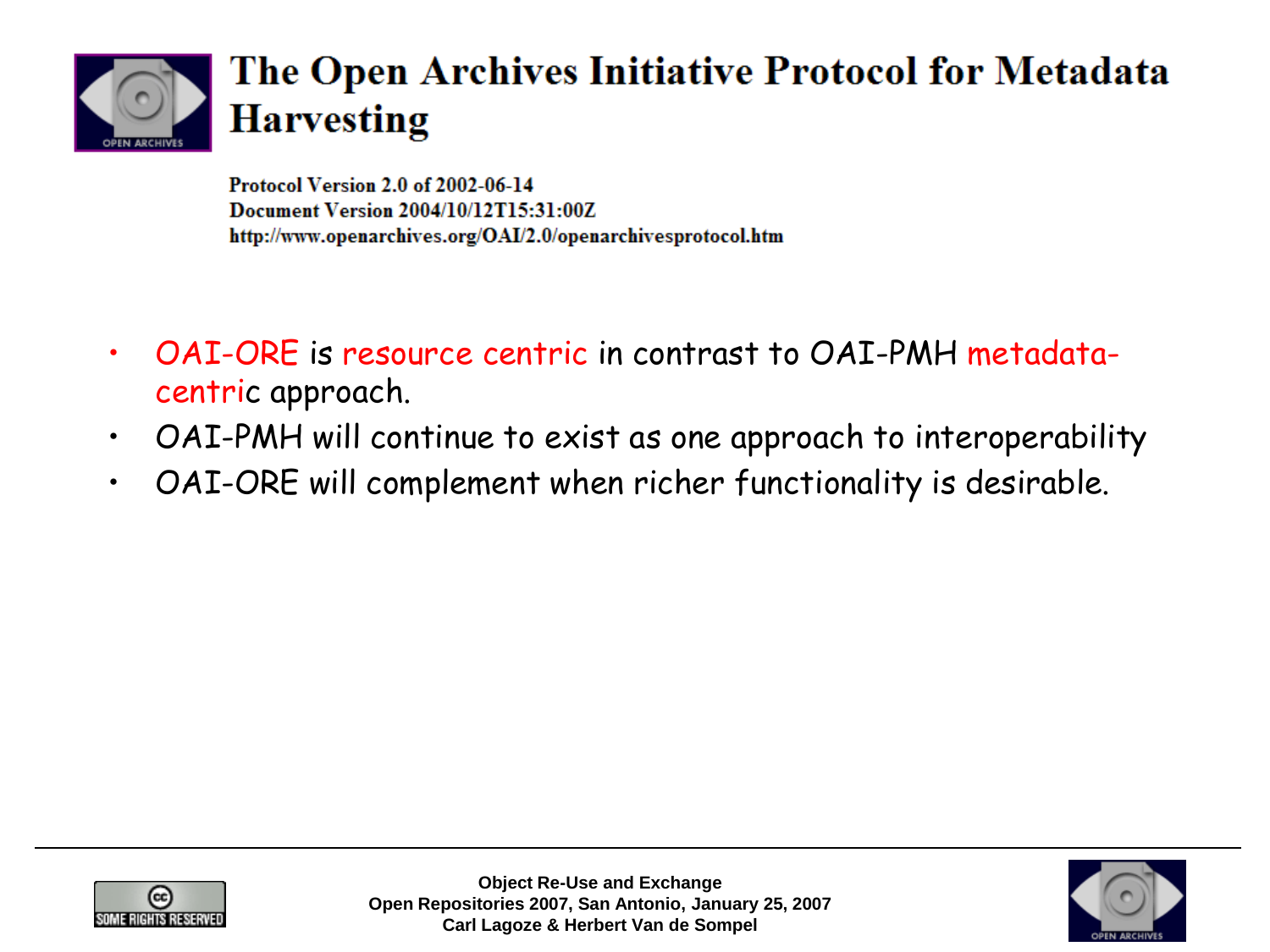### Context of OAI-ORE Standards & Protocols



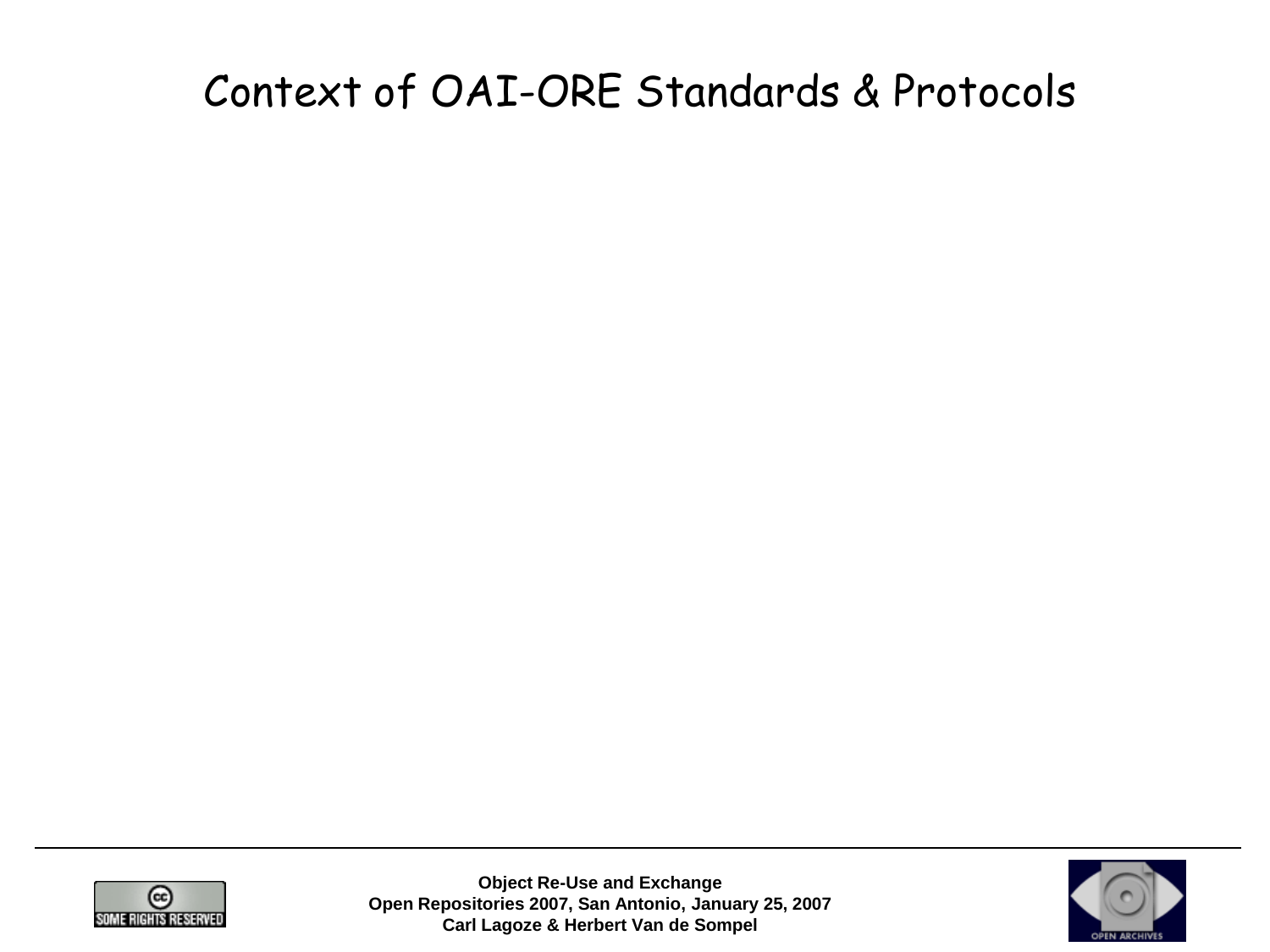# Compound Digital Objects

#### Digital content with multiple components varying on:

- <sup>o</sup> **Content (semantic) types** including:
	- Text
	- Datasets
	- **Simulations**
	- Software
	- Dynamic knowledge representations
	- Machine readable chemical structures
	- Bibliographic and other types of metadata
- **Media types including** 
	- IANA registered MIME types
	- Other type registries such as GDFR
- <sup>o</sup> **Network locations** including content from:
	- Institutional repositories
	- Scientific data repositories
	- Social networking sites
	- General web
- Relationships including:
	- Lineage
	- **Versions**
	- **Derivations**







Digital Objects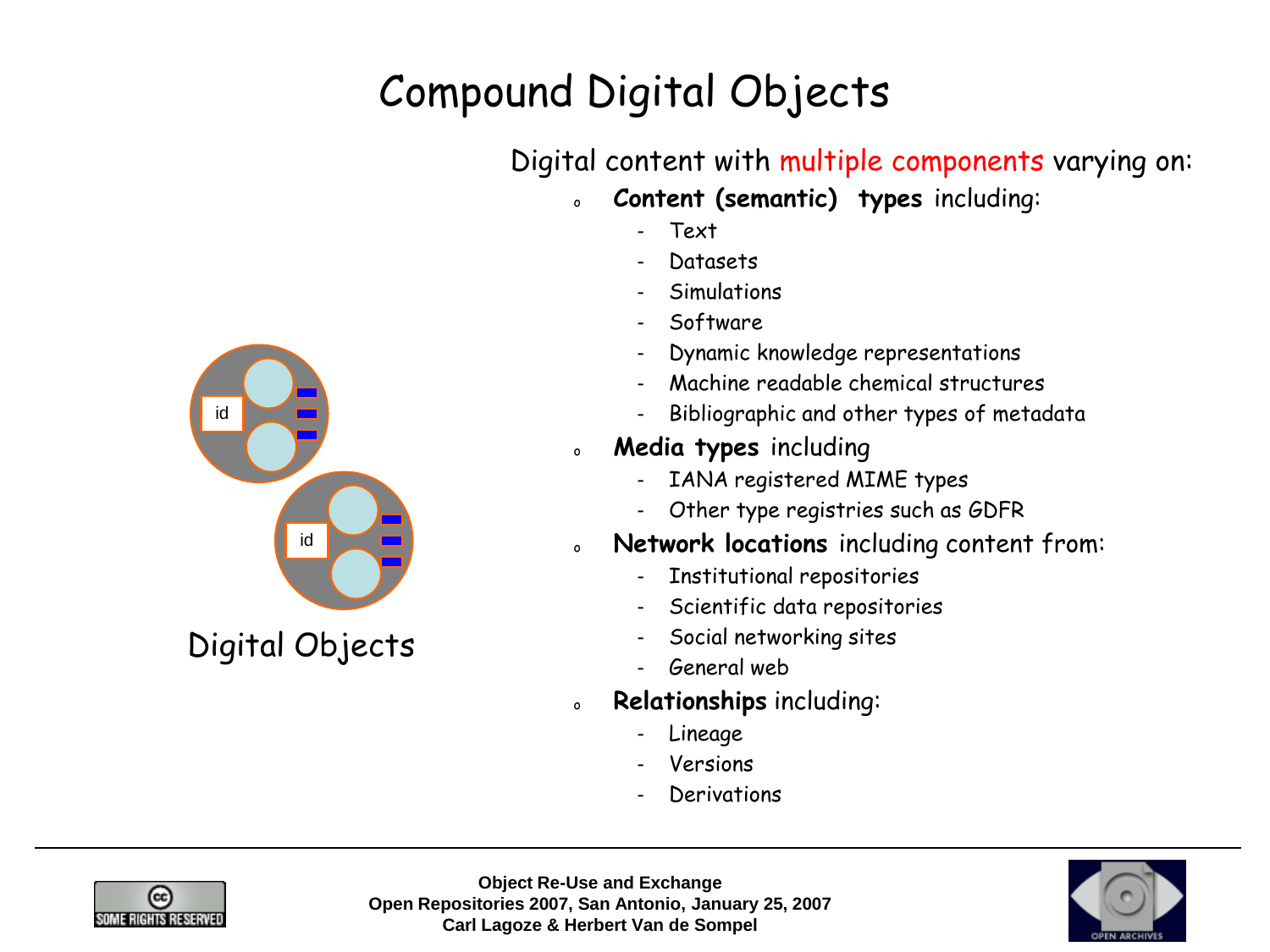# Examples of Compound Digital Objects

- arXiv paper with different disseminations
- An issue of an overlay journal built from distributed ePrints
- eScience publication combining text, data, simulations
- eHumanities resource combining primary and derived content



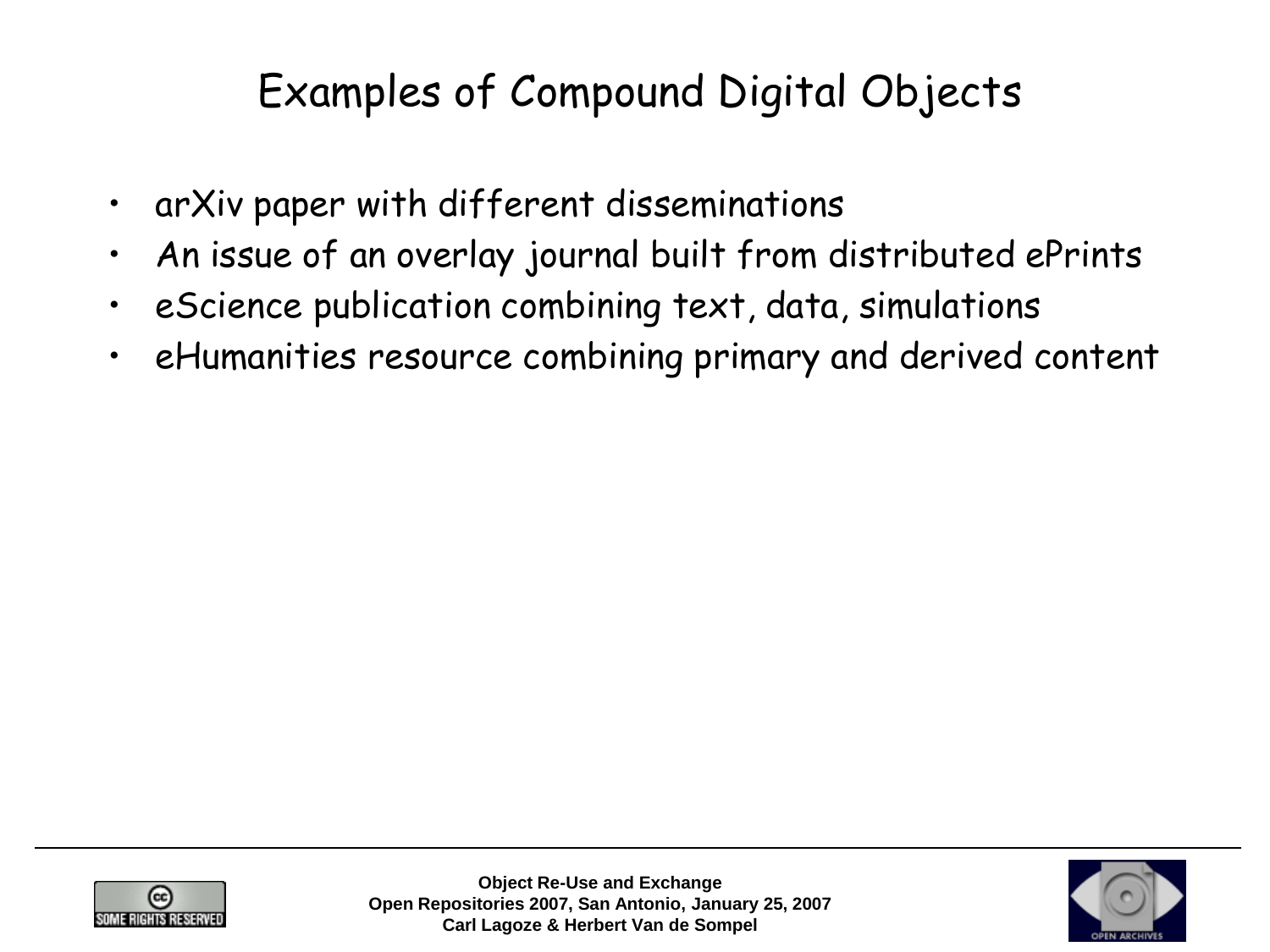# Simple Digital Object





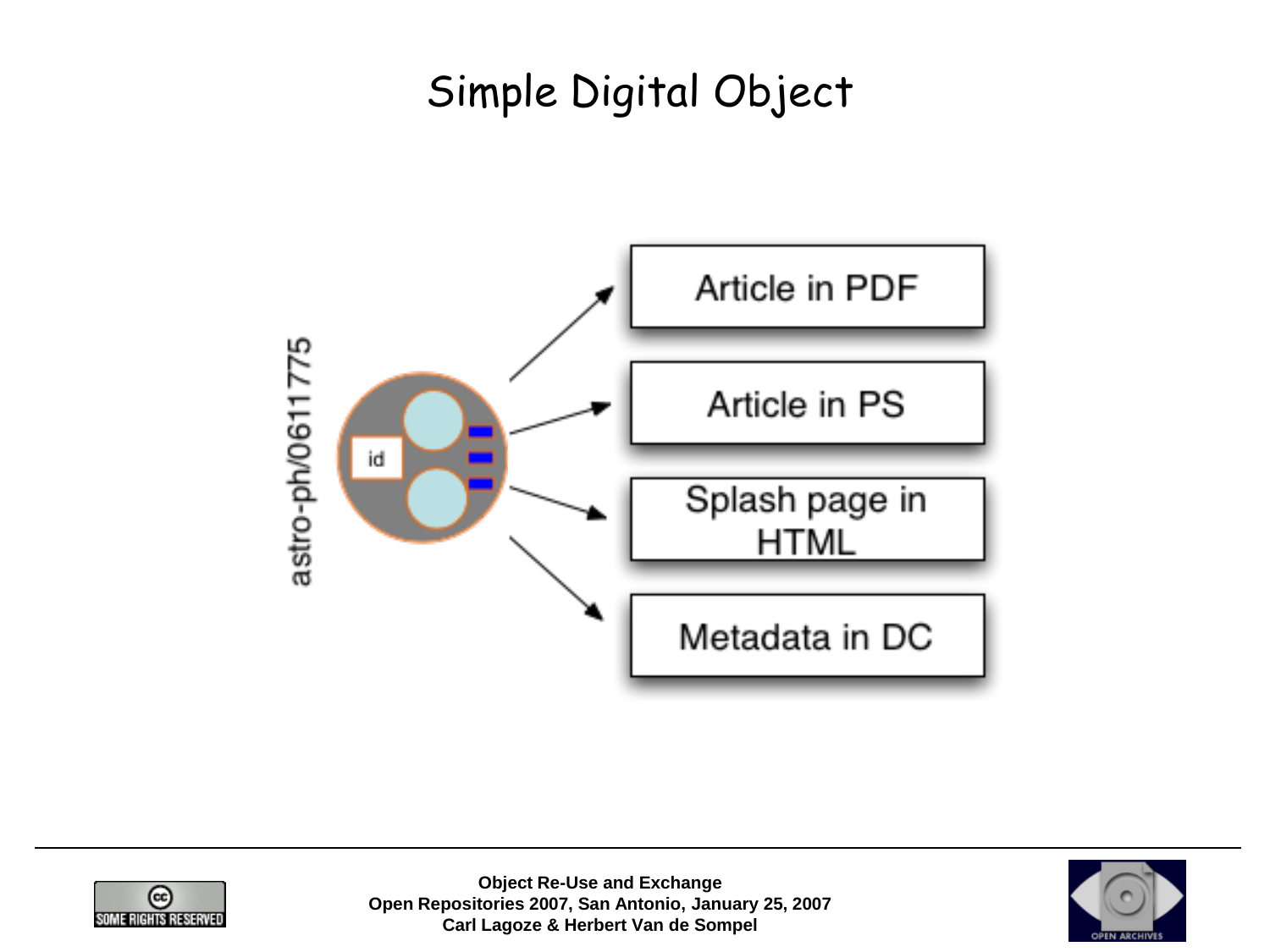#### More complexity…





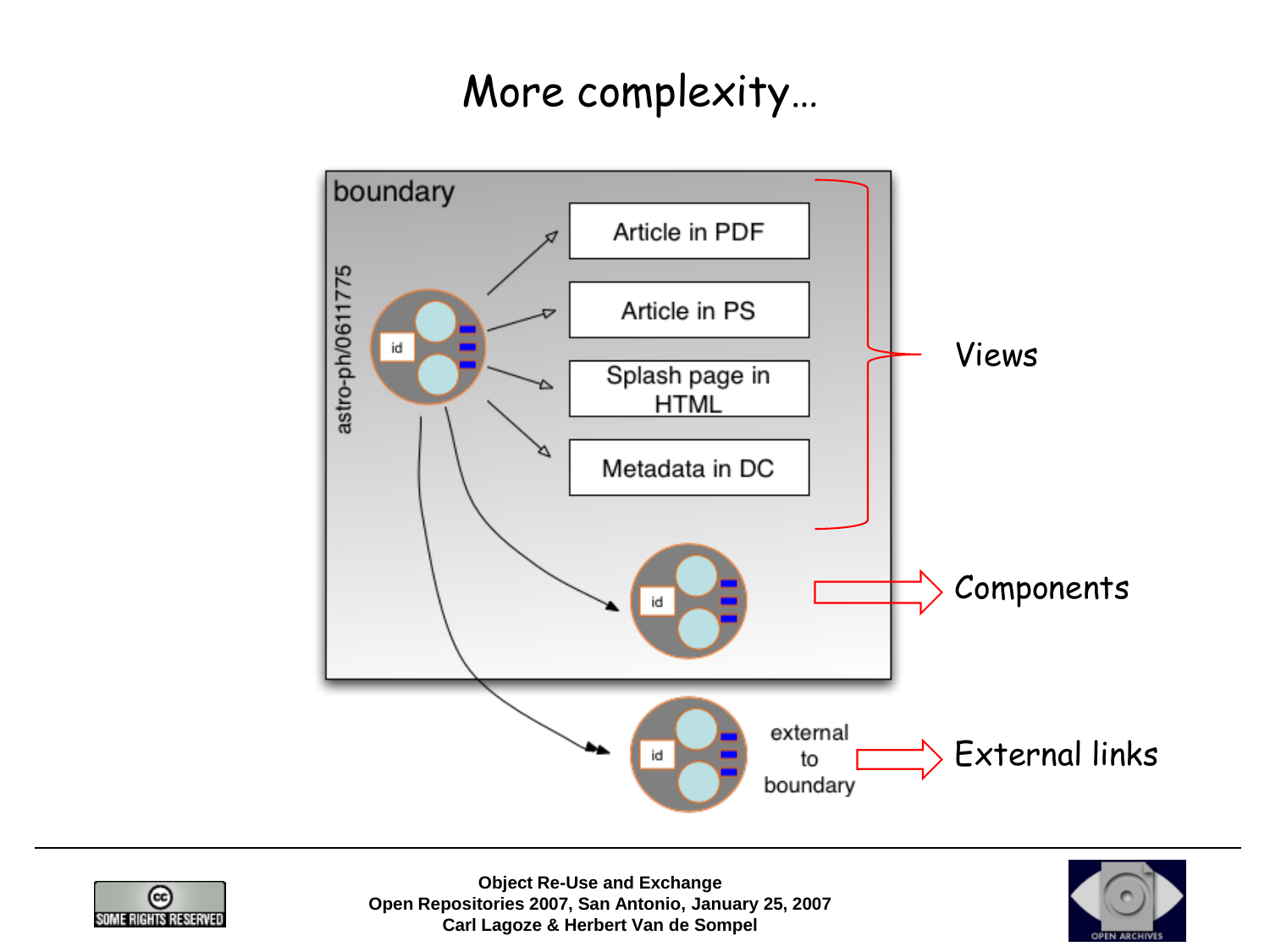





#### **Systems that manage content**

- Institutional repositories
- Research-group and managed personal (ePortfolio) repositories
- Discipline-oriented repositories
- Publisher repositories
- Dataset repositories
- Cultural heritage repositories
- Learning object repositories
- Digitized book and manuscript collections

#### **Systems that leverage managed content**

- Other repositories
- Search engines
- Authoring tools
- Citation management
- Collaborative environments
- Social network applications
- Data/Text mining applications
- Graph analysis tools
- Preservation services
- Workflow tools
- Report generation tools



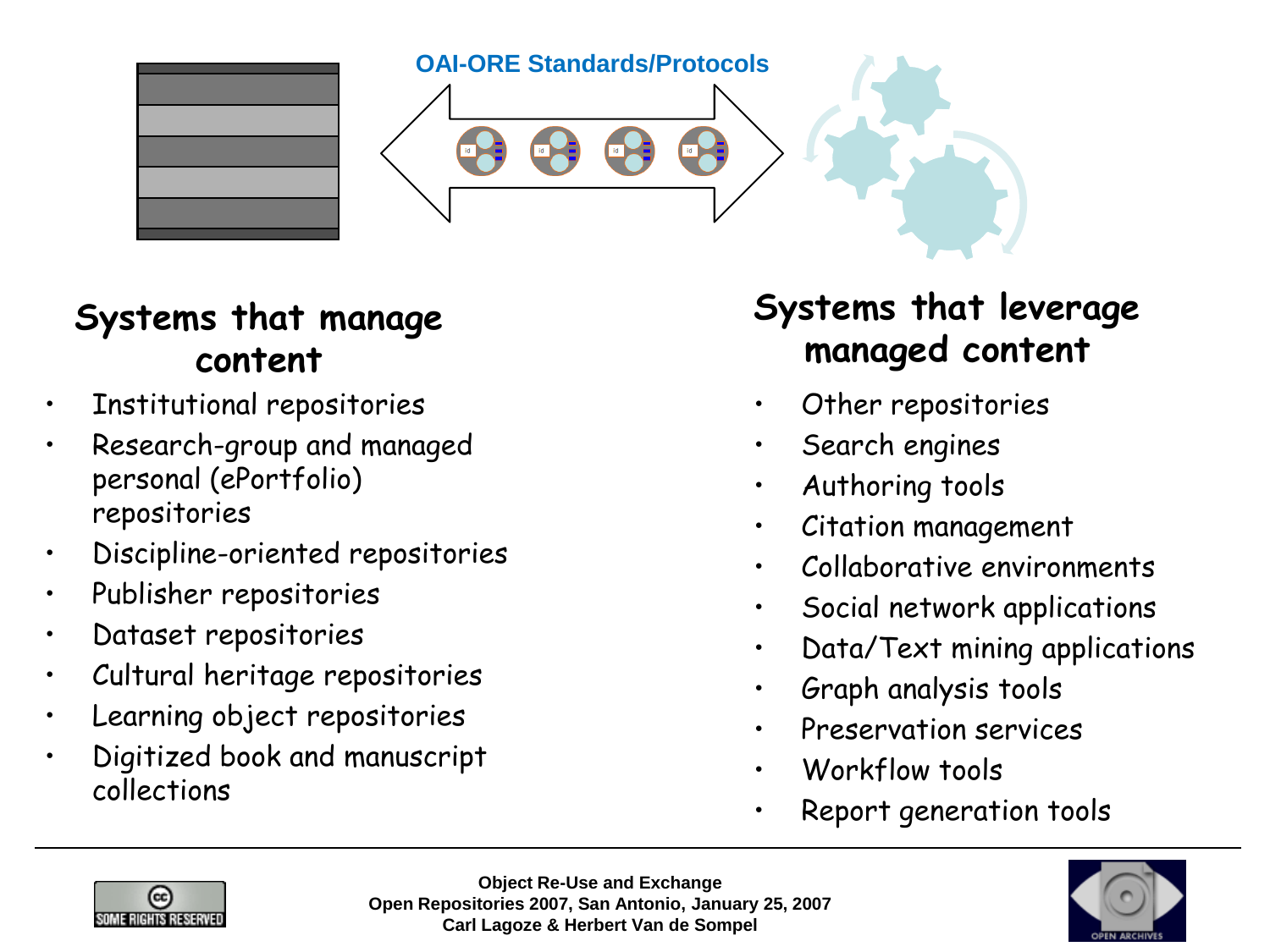#### This is not about asset transfer

- Many use cases do not require transfer of all digital object content
	- o Preservation mirroring of course
	- <sup>o</sup> Overlay journal no
- In many cases full transfer is not permitted, impractical (read terabytes) or superfluous



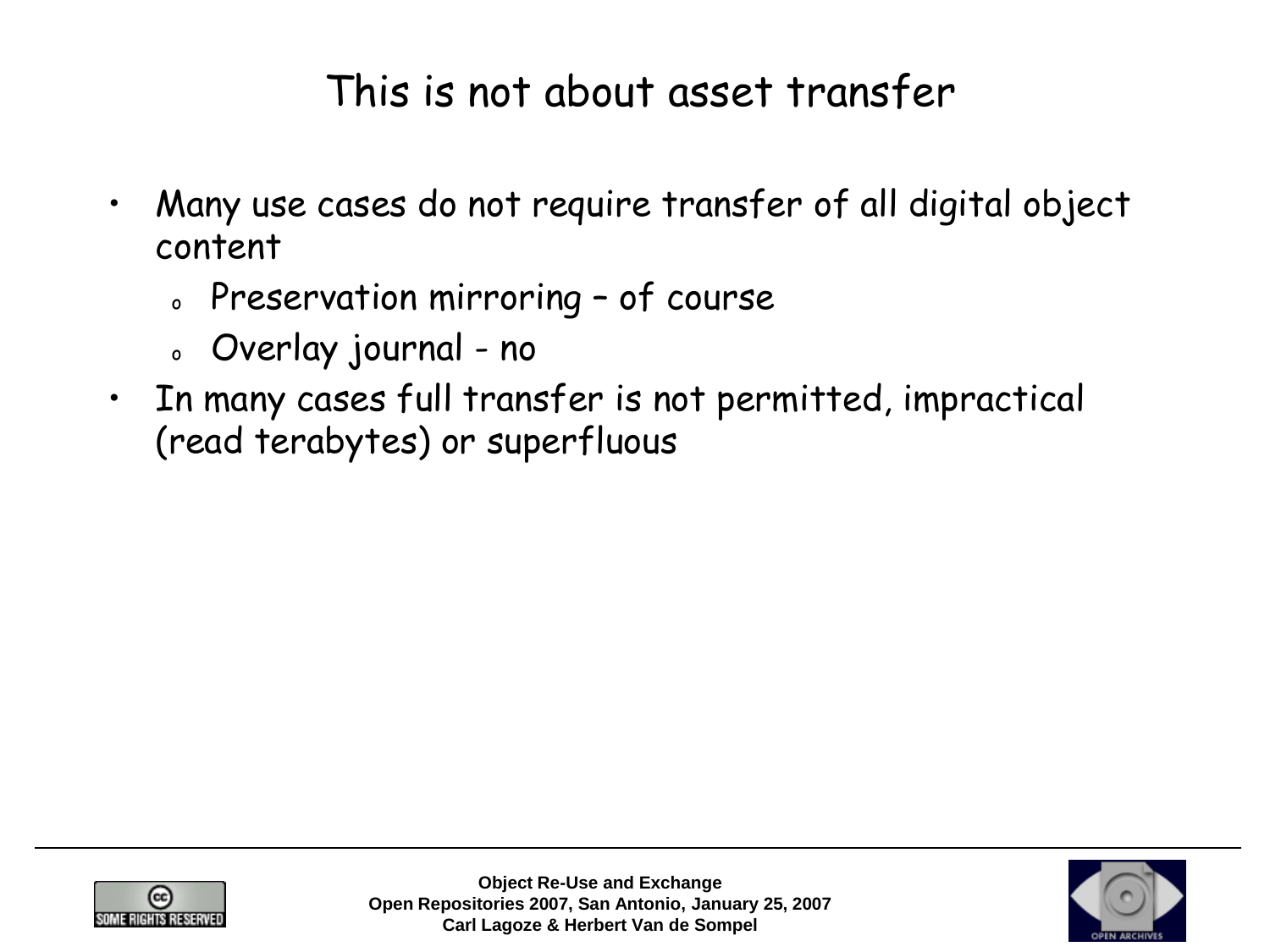#### Some motivating use cases

- Find, collect, analyze, relate, and publish data-oriented scholarly objects
- Preserve compound digital objects
- Remote submission of compound digital objects
- Citation management
- Object equivalence recognition (de-duping) to aid resource discovery
- Graph-based quality assessment of data-centric scholarship



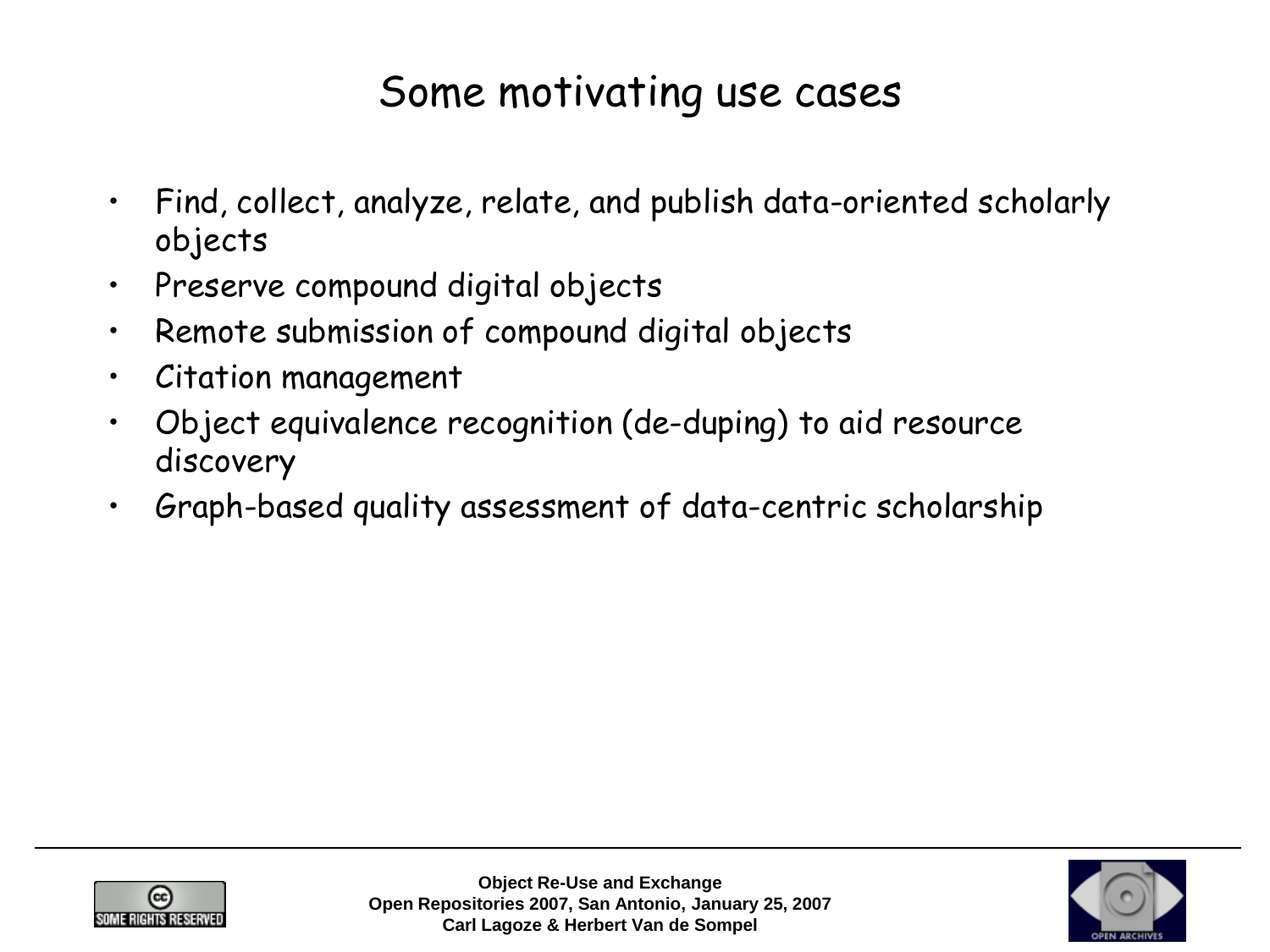### Working with the web architecture

- **Whatever we do it must be congruent with the web architecture**
	- o Use existing capabilities where they are appropriate
	- o Cleanly layer capabilities meeting the needs of our problem space
- Provide the infrastructure for web-based information systems that exploit/enhance and therefore overlay on the existing web.



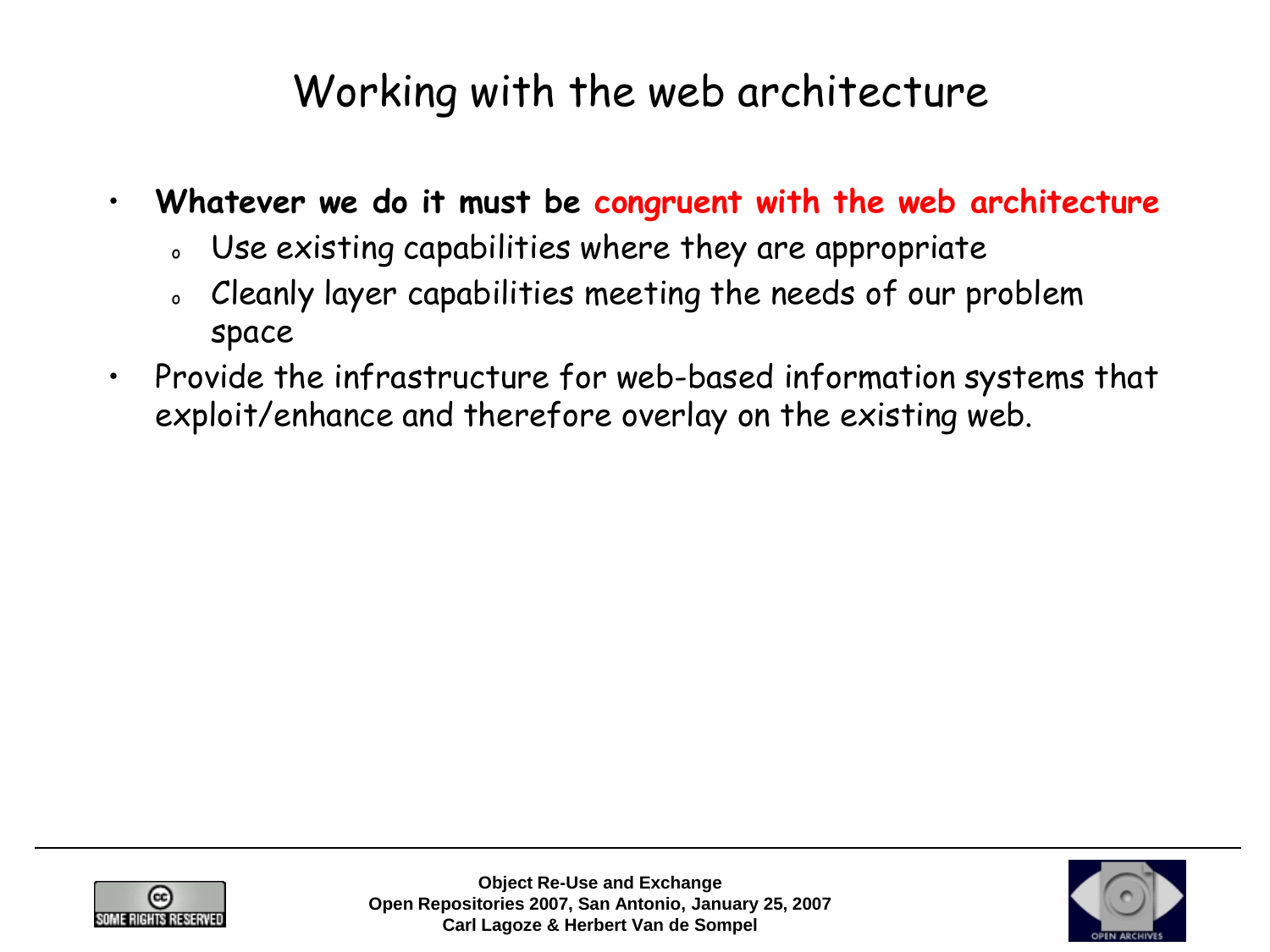### Layering the ORE world on the Web world



requirements using standard Web technologies

# WWW



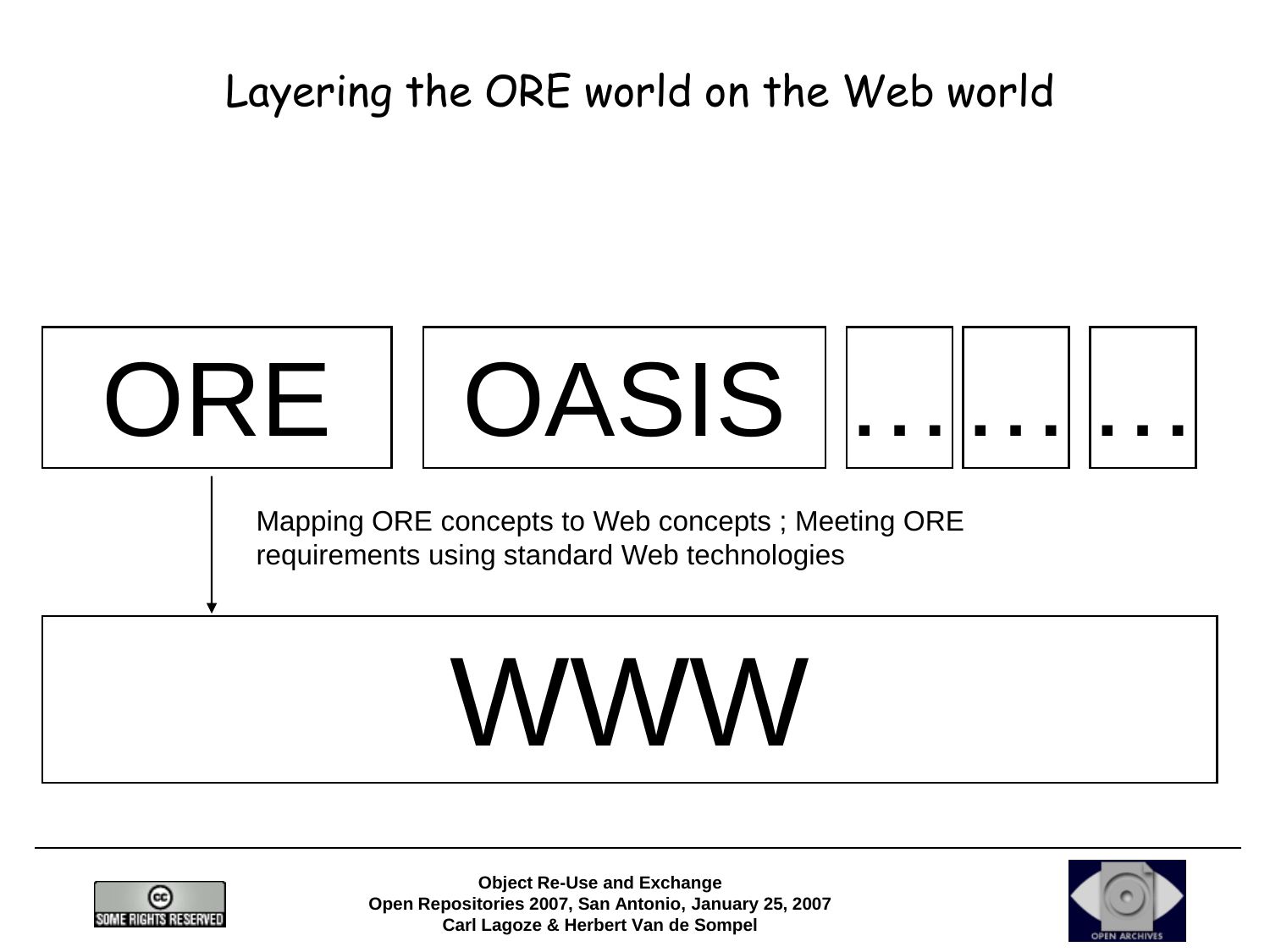### Layering the ORE world on the Web world

# WWW



**Object Re-Use and Exchange Open Repositories 2007, San Antonio, January 25, 2007 Carl Lagoze & Herbert Van de Sompel**

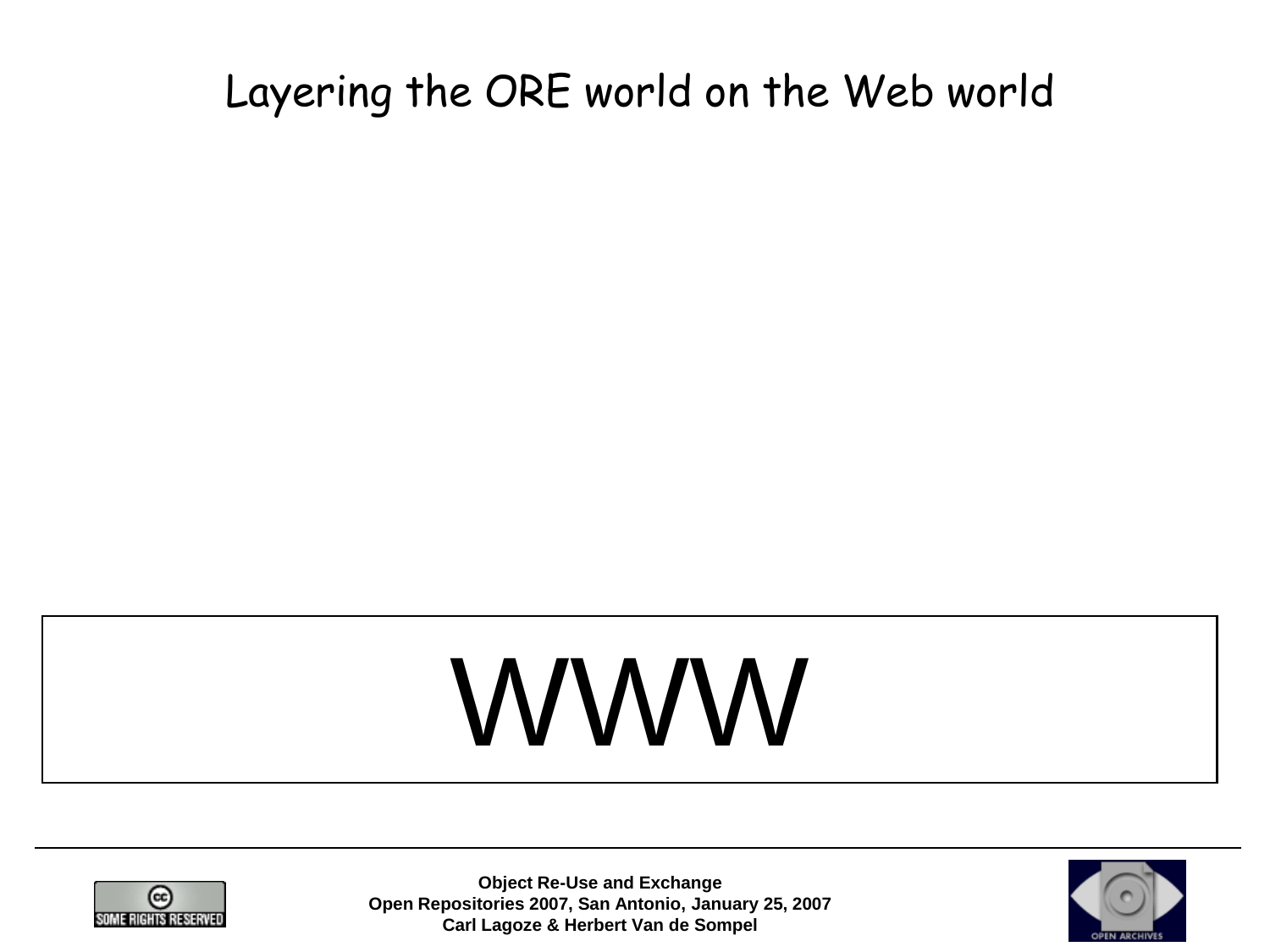#### W3C Web Architecture





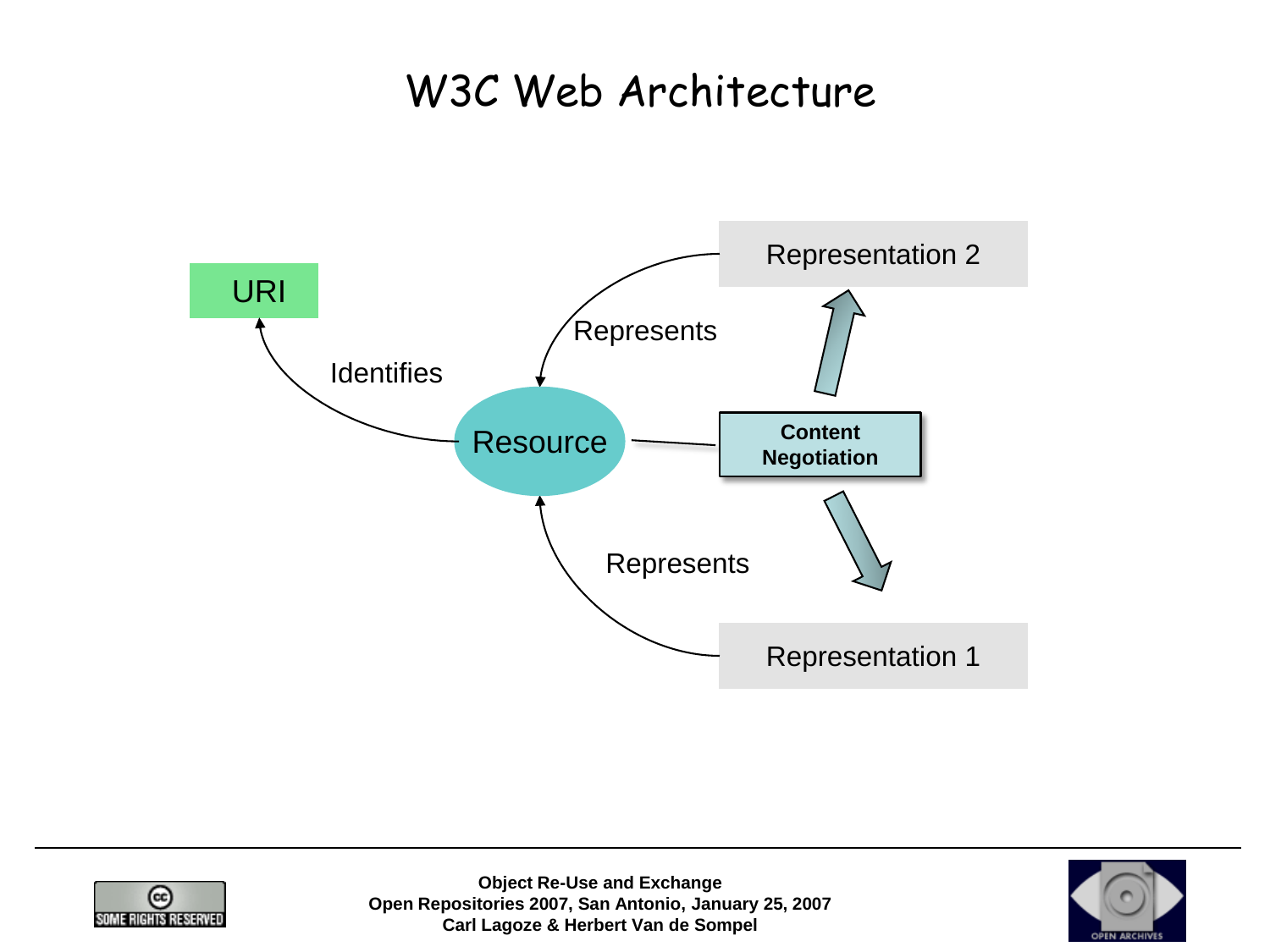



**Object Re-Use and Exchange Open Repositories 2007, San Antonio, January 25, 2007 Carl Lagoze & Herbert Van de Sompel**

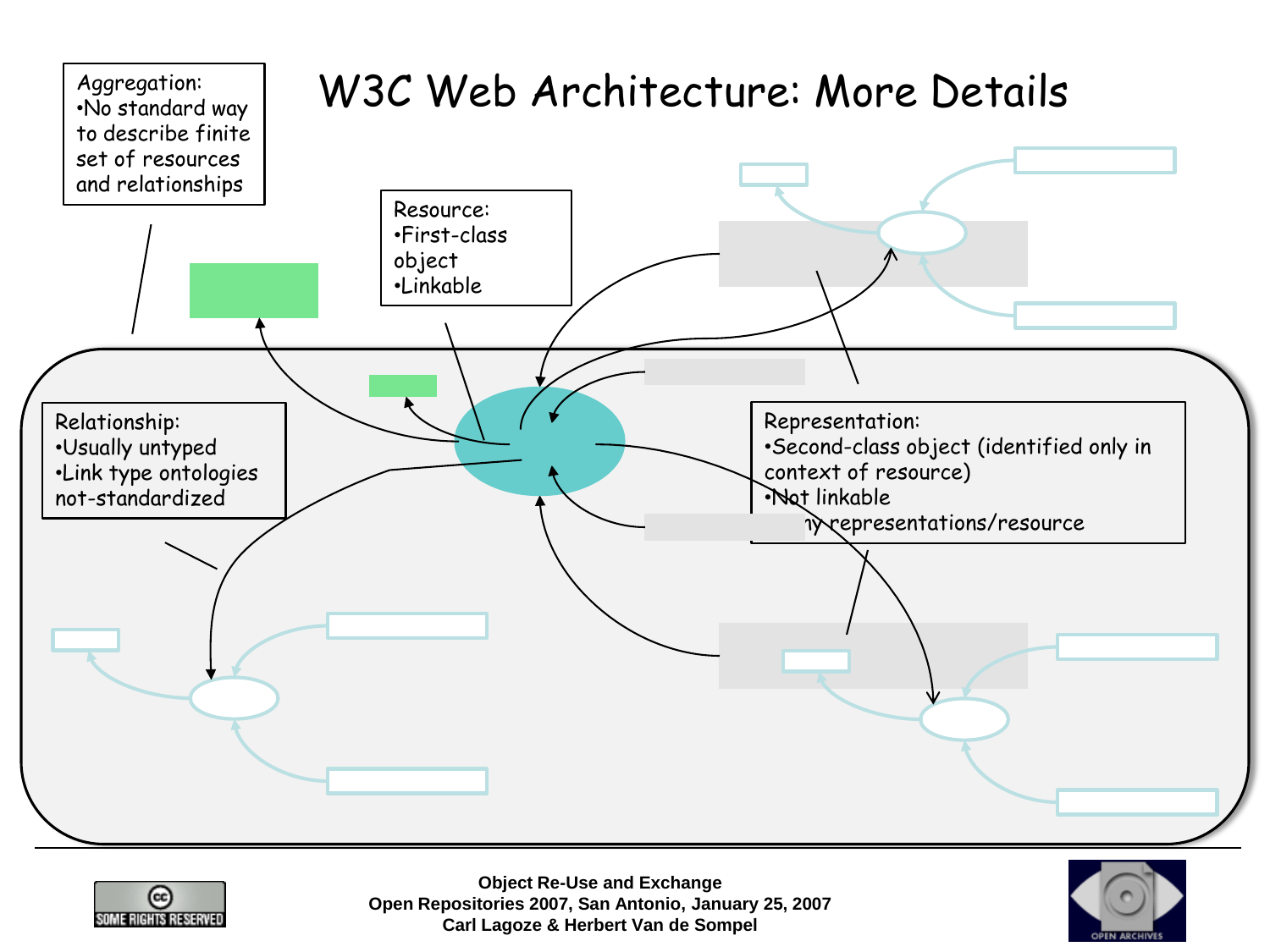#### Layering the ORE world on the Web world



# WWW



**Object Re-Use and Exchange Open Repositories 2007, San Antonio, January 25, 2007 Carl Lagoze & Herbert Van de Sompel**

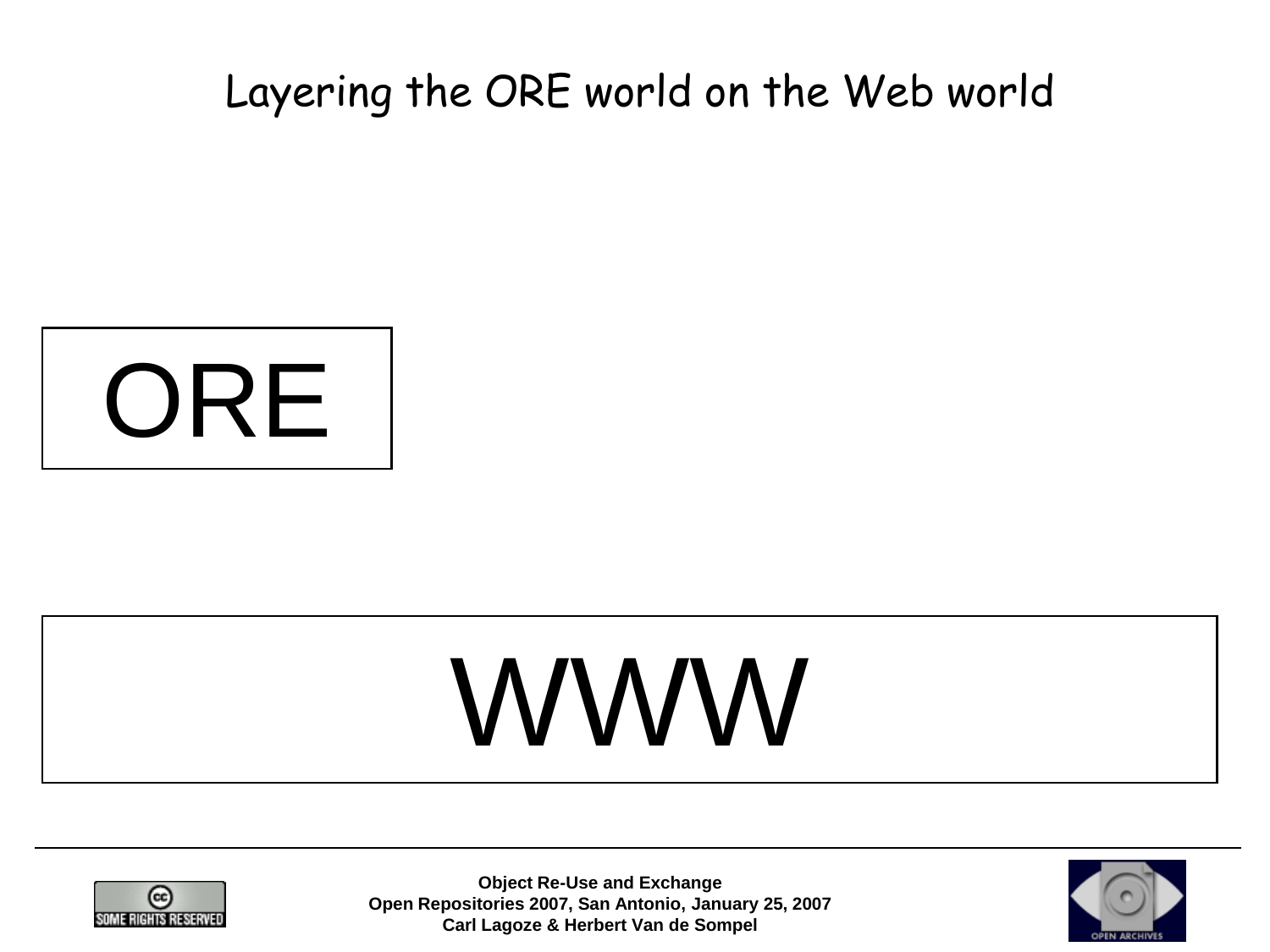## Observations (1) Views of digital object must be bound to resources in order to be reference-able



Note: boundary of digital object is not expressed



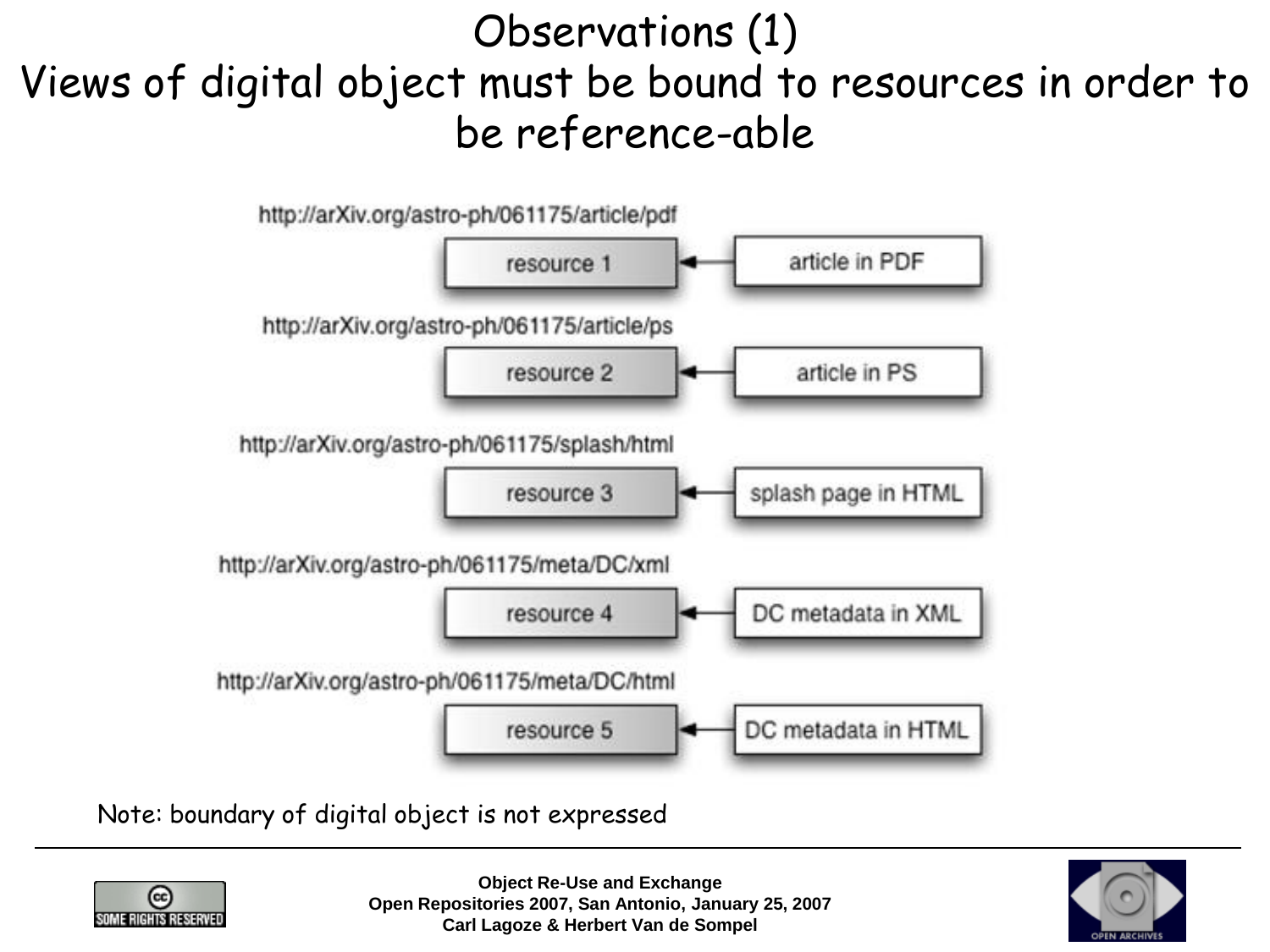### Observations (2): Compound digital object must map to a resource with a representation that formally expresses the boundaries of the object





**Object Re-Use and Exchange Open Repositories 2007, San Antonio, January 25, 2007 Carl Lagoze & Herbert Van de Sompel**

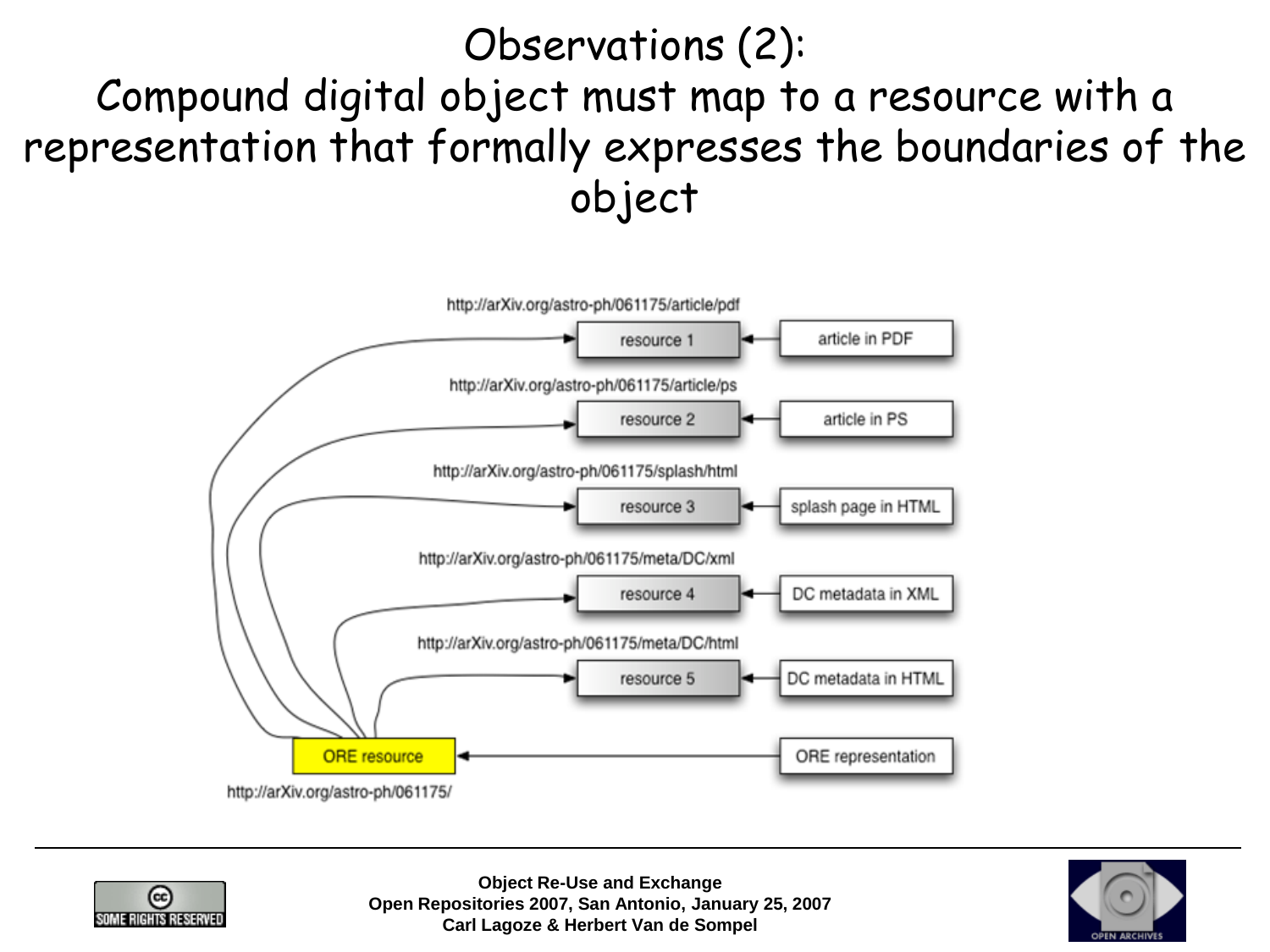# ORE Model

- Formally expresses a bounded aggregation of resources and relationships that corresponds to a compound digital object
- Describes a connected sub-graph:
	- <sup>o</sup> finite set of resources and relationships among the resources
	- relationships among resources that are members of the aggregation and & resources are external to the aggregation
- Intra-aggregation relationships: hasPart, hasView
- Inter-aggregation relationships: has Relationship To with community specialization
- Sub-graph is rooted in an ORE resource:
	- <sup>o</sup> URI identifies the compound digital object
	- <sup>o</sup> Provides representations that are serializations of instances of the ORE model, which describes the corresponding ORE Aggregation.



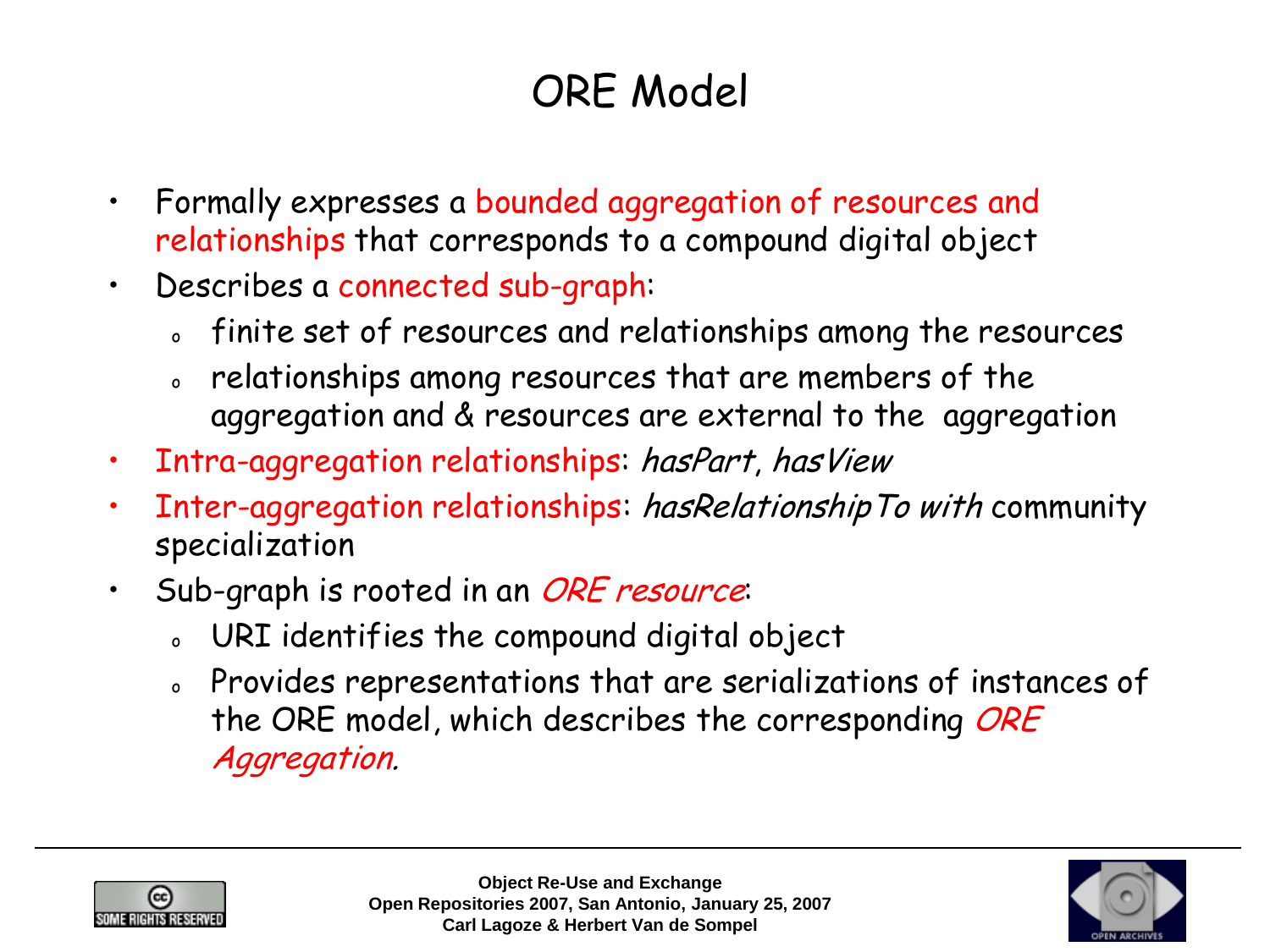## Preliminary ORE Model





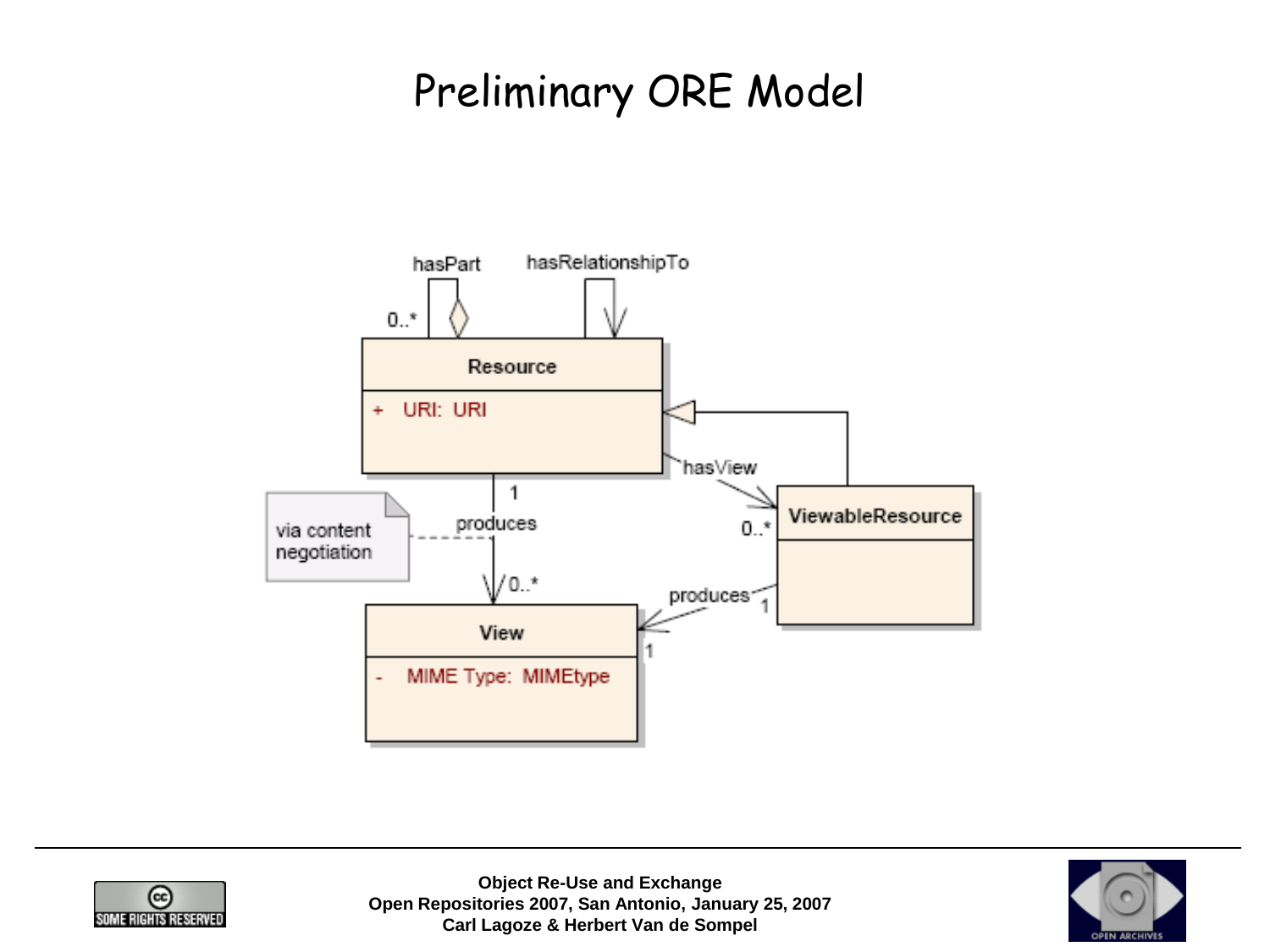# Compound digital object modeled according to preliminary ORE model





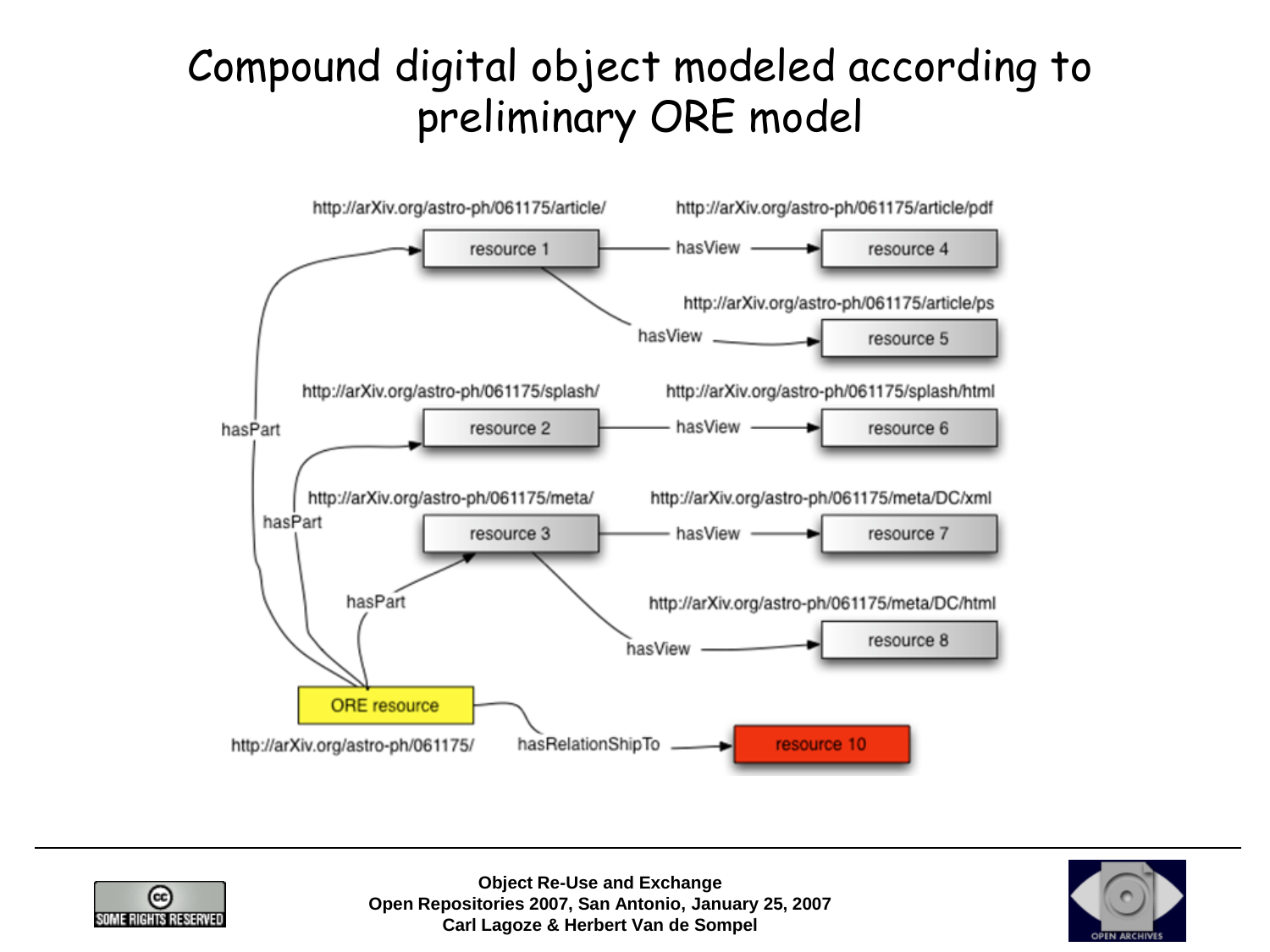#### ORE Services

- Exchange instances of the ORE model
- ORE resources are access points for service requests
- Three classes:
	- Harvest: a request for a batch of instances that correspond to the ORE model from a set of ORE Resources.
	- o Obtain: A request for an instance that corresponds to the ORE Model from a specific ORE Resource.
	- o Register: A request to add new nodes or relationships to an ORE aggregation.



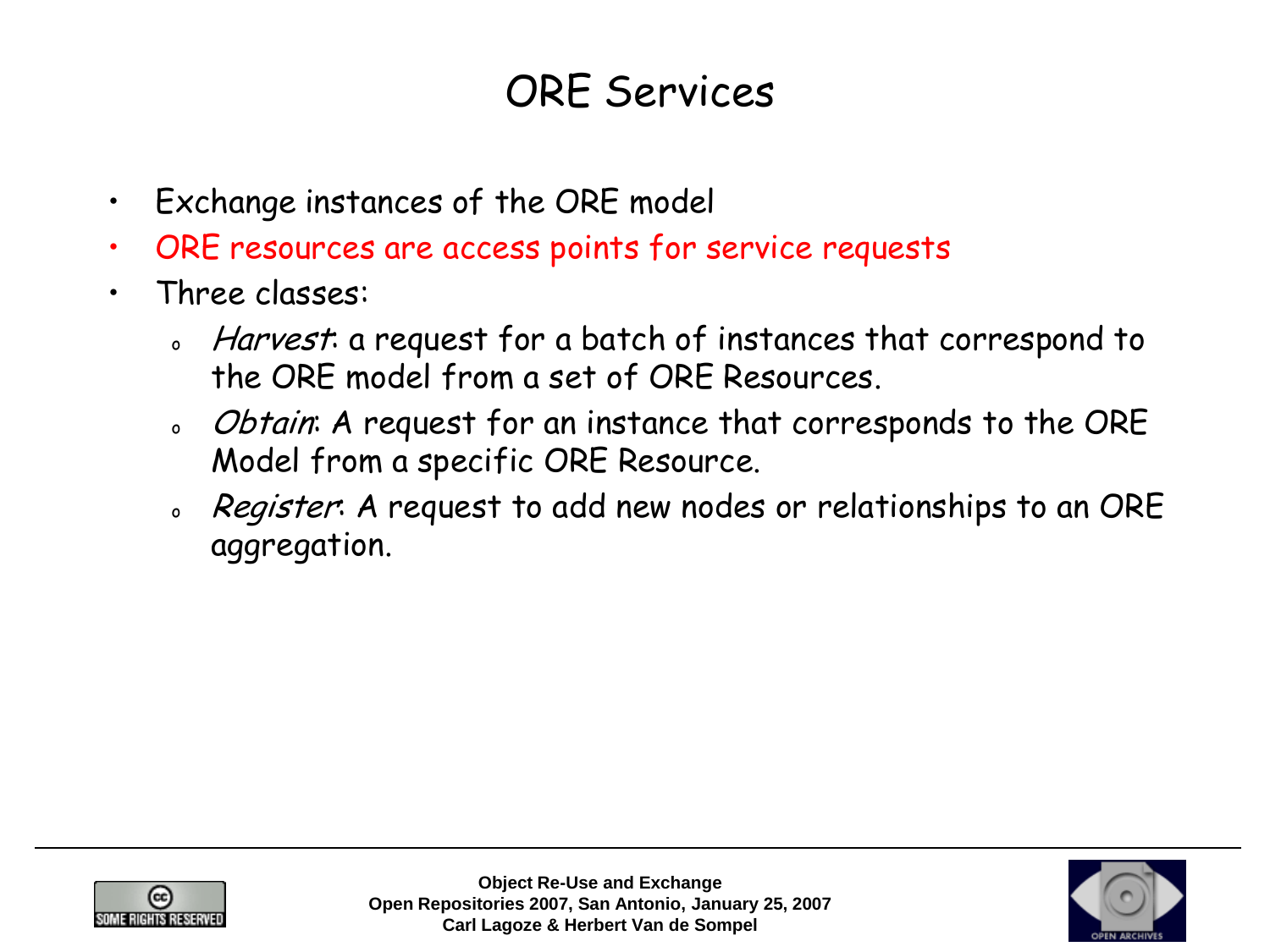# The plan from here

- Flesh out use cases as a tool for testing the model
- Review appropriate technologies
	- <sup>o</sup> OAI-PMH
	- <sup>o</sup> RSS/ATOM
	- <sup>o</sup> openURL
	- <sup>o</sup> DIDL
	- <sup>o</sup> …
- Next meeting late May 2007
	- <sup>o</sup> From model to implementation